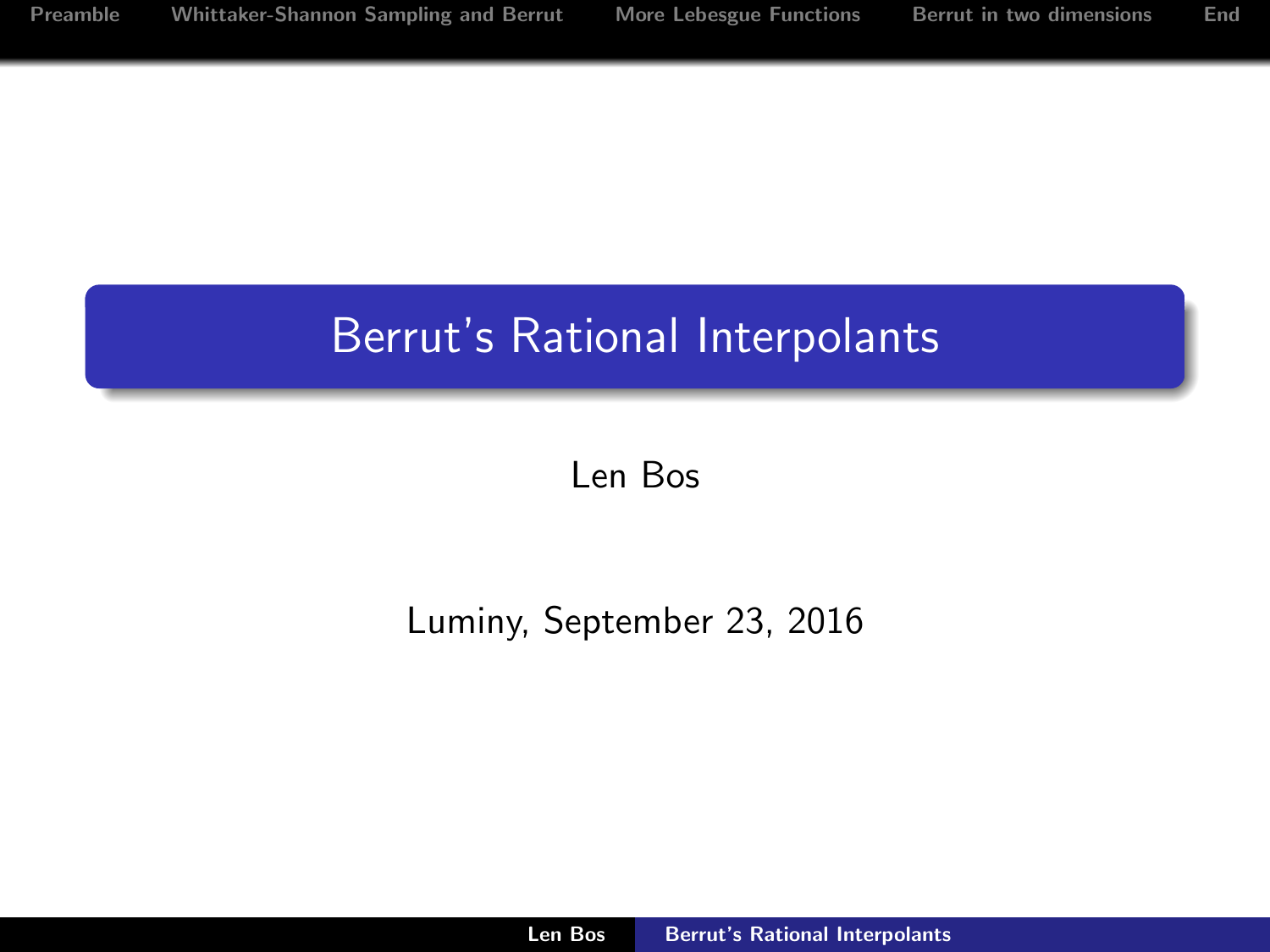

- [Whittaker-Shannon Sampling and Berrut](#page-8-0)
- [More Lebesgue Functions](#page-23-0)
- [Berrut in two dimensions](#page-30-0)

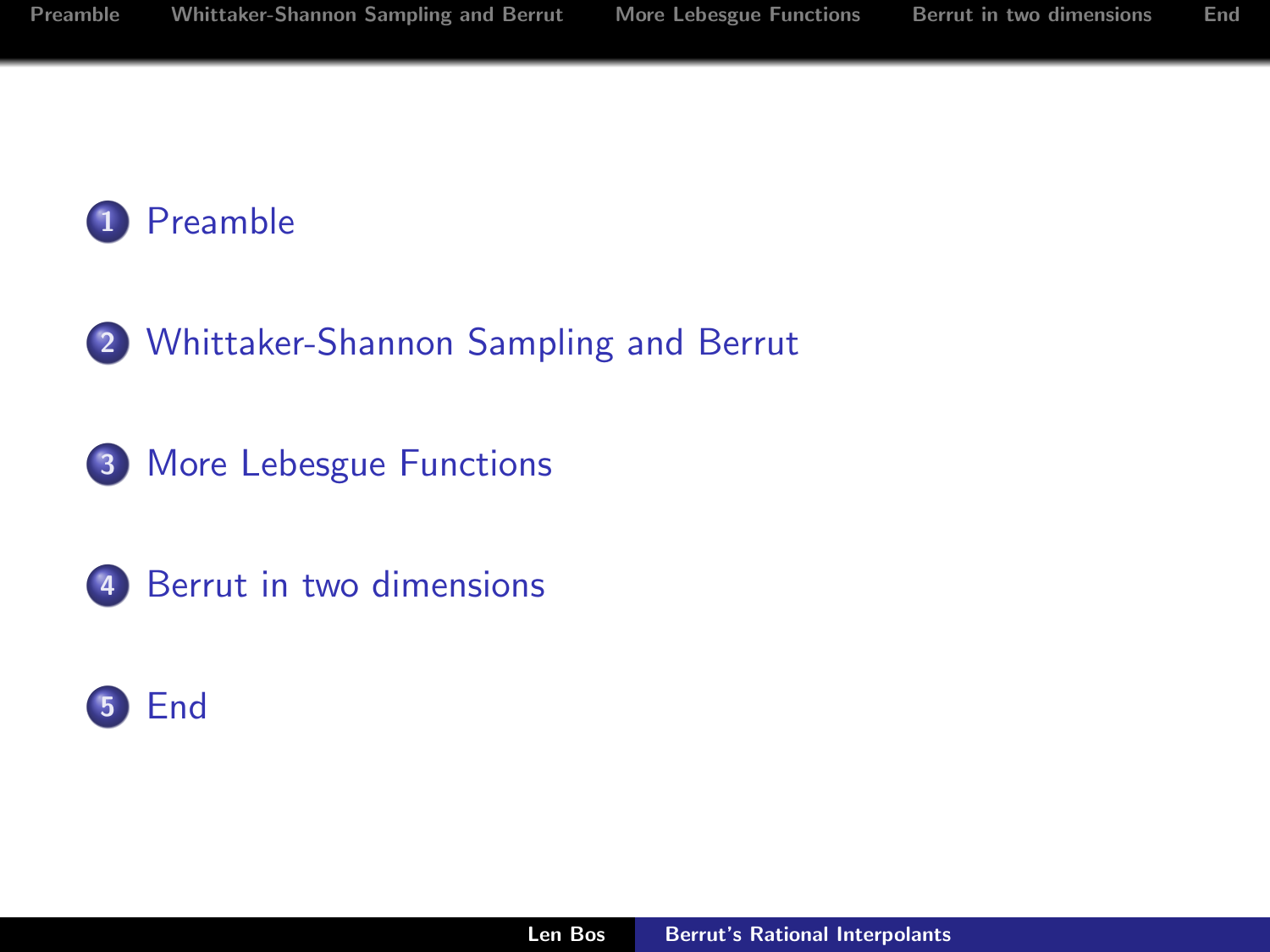#### Good Polynomial Interpolation Points

#### Theorem

<span id="page-2-0"></span>(Berman-Boucksom) For  $K \subset \mathbb{R}^d$  compact (non pluripolar), arrays of "good" points for total degree polynomial interpolation converge weak-\* to the equilibrium measure of Pluripotential Theory.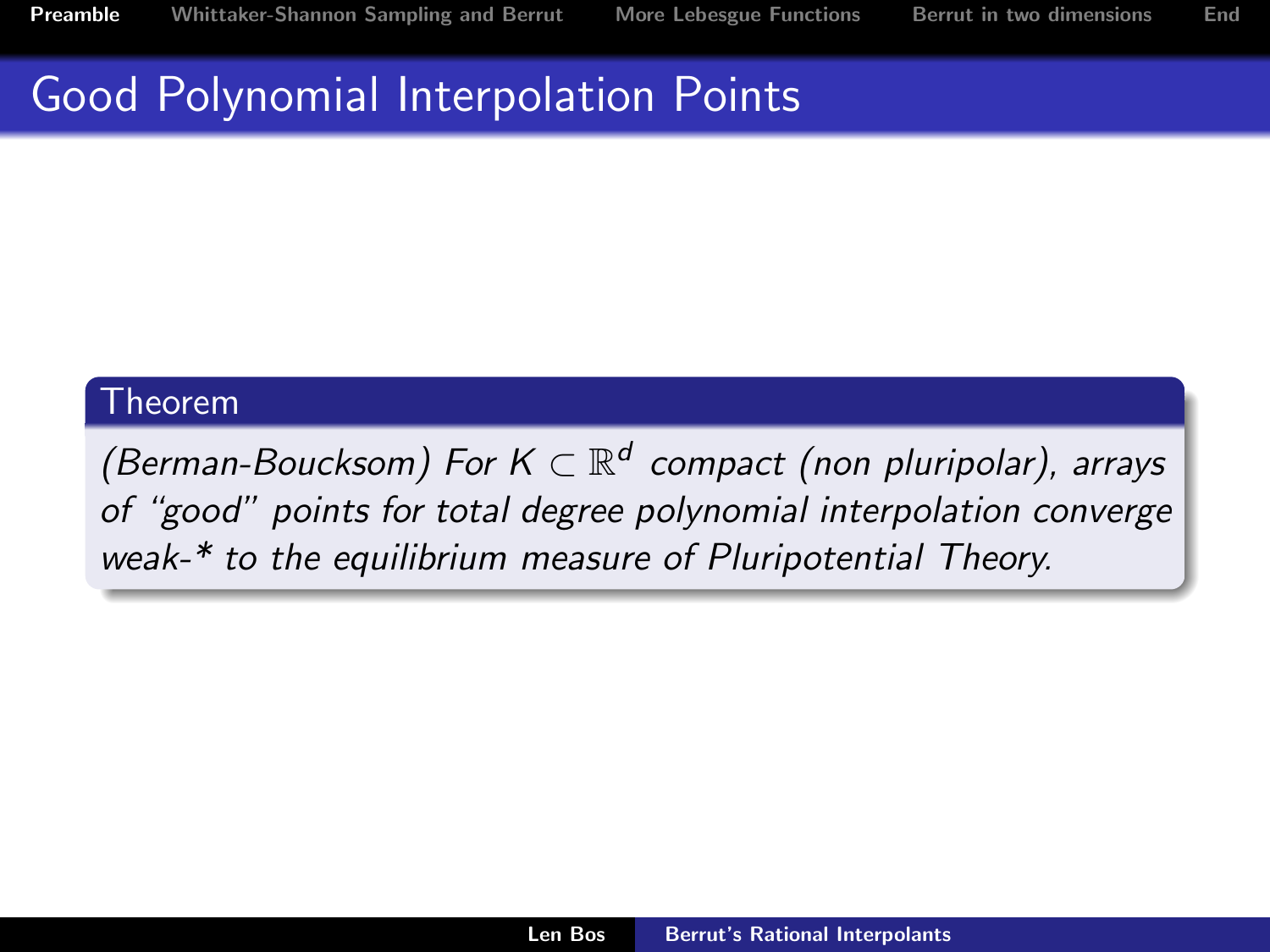## Good Interpolation Points

CHALLENGE: Find explicit arrays of points with minimal growth of the Lebesgue Constant. Univariate Example: Chebyshev Points. Only few multivariate examples known.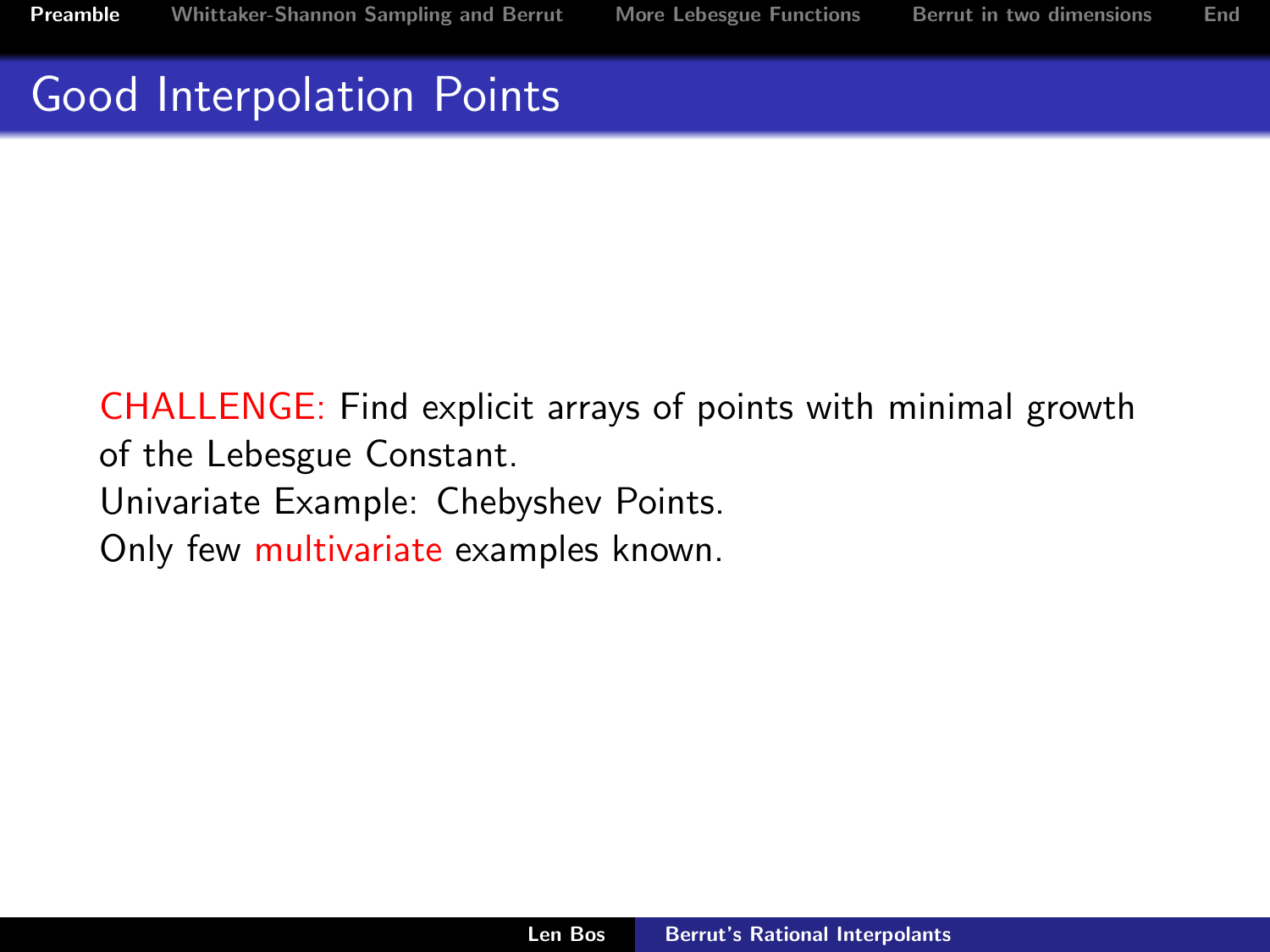## Padova Points

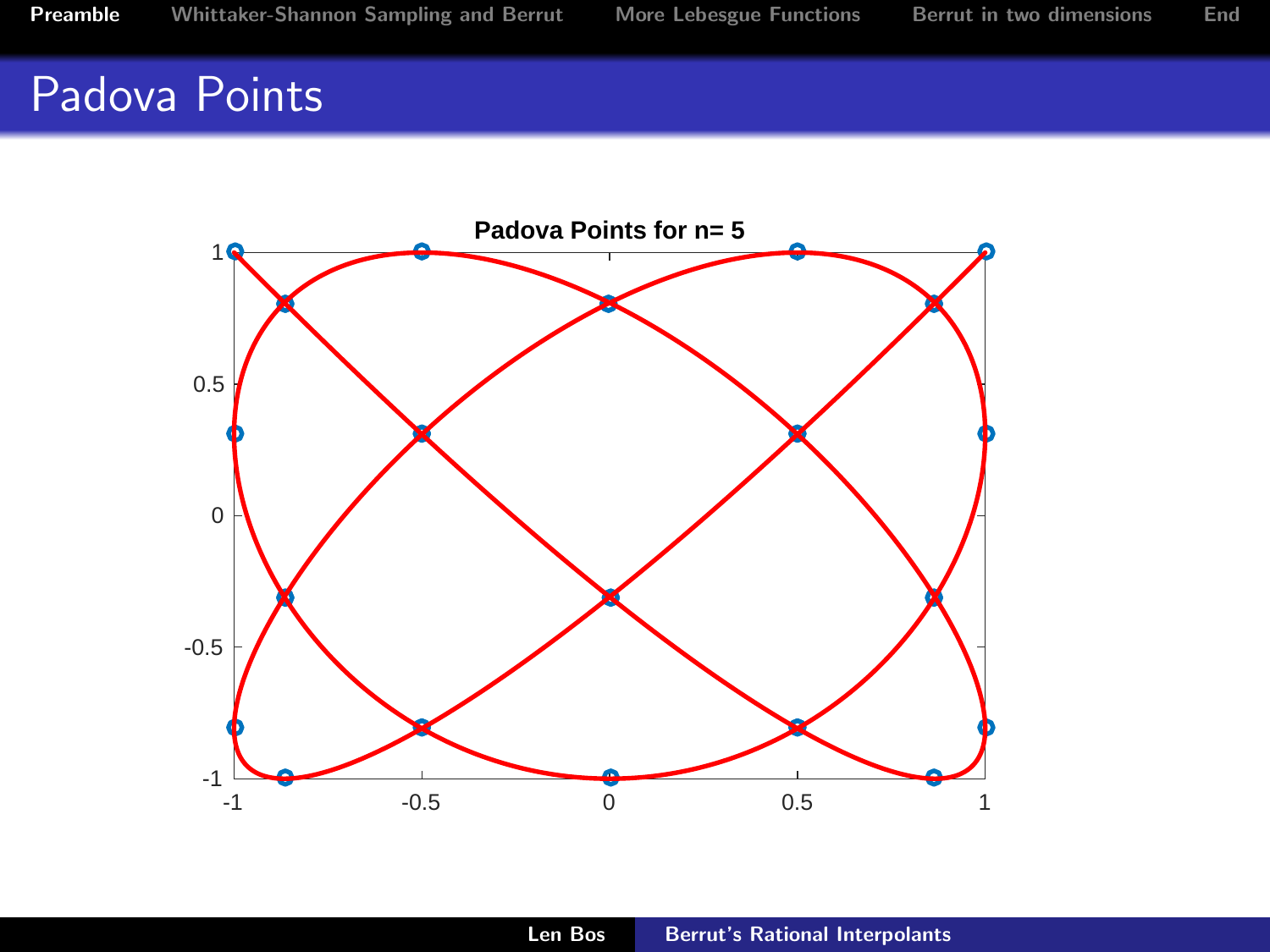## Equally Spaced Triangle Points

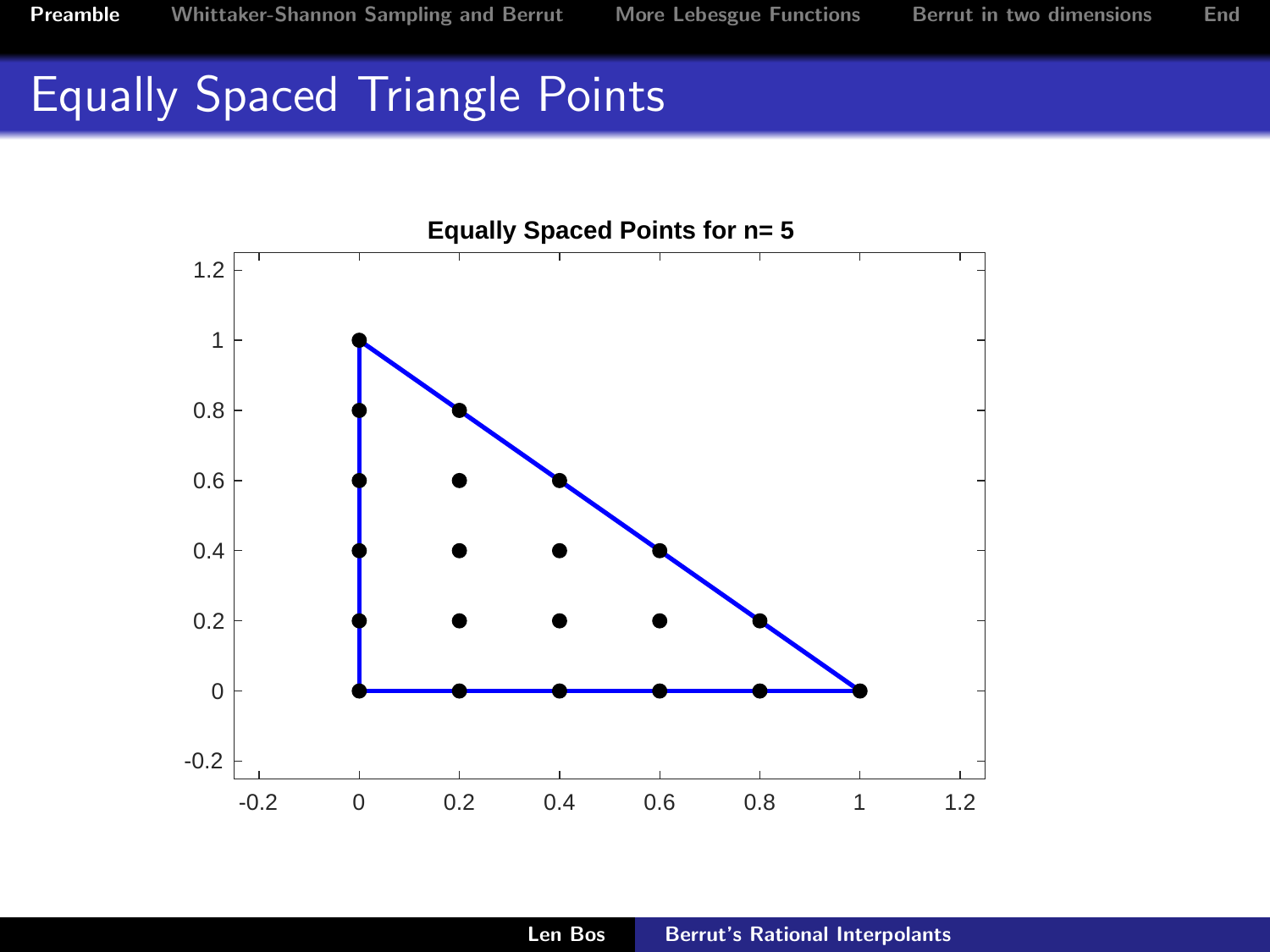## Equally Spaced Padova Type Points

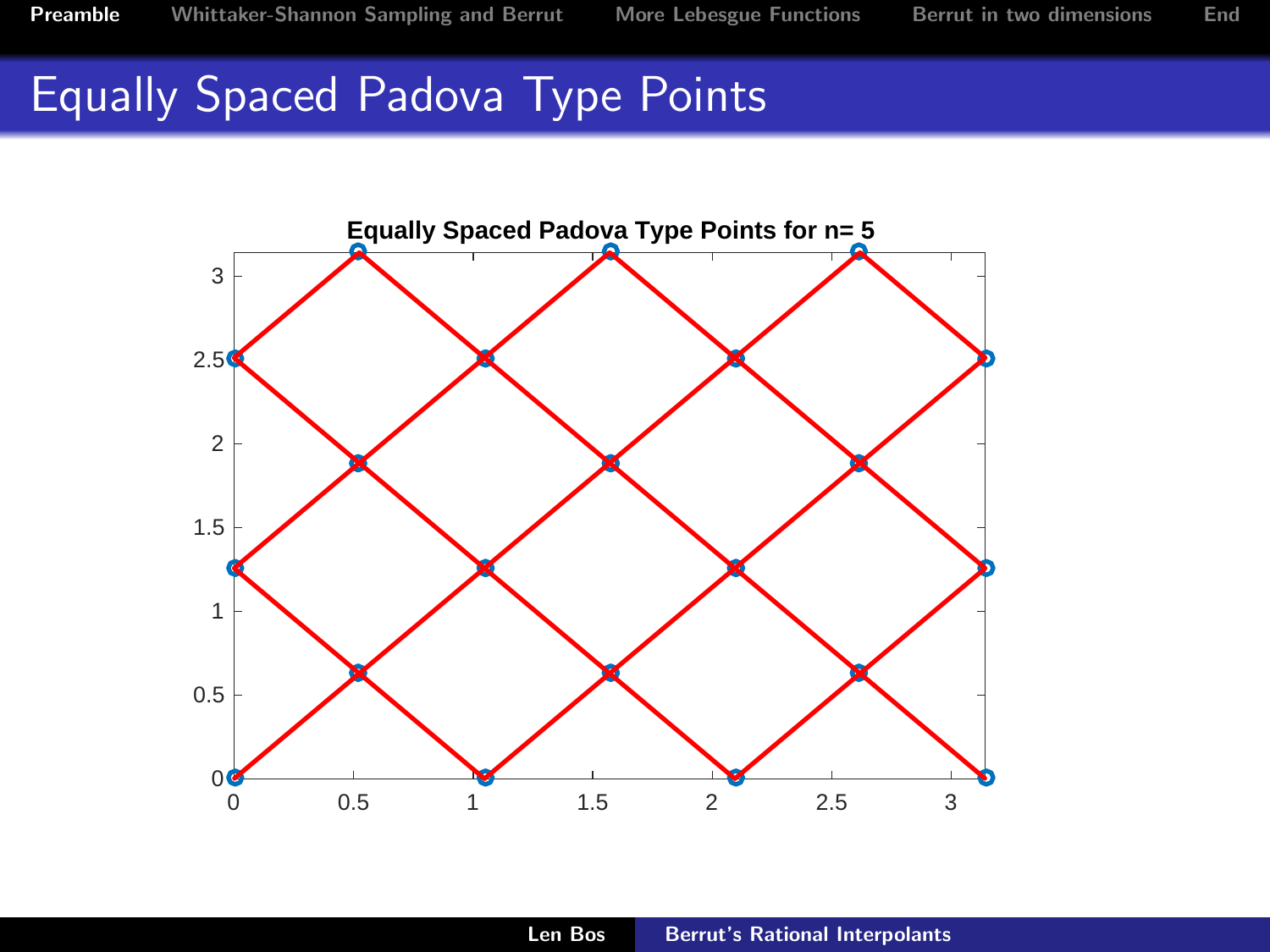## A 3d Lissajous Curve

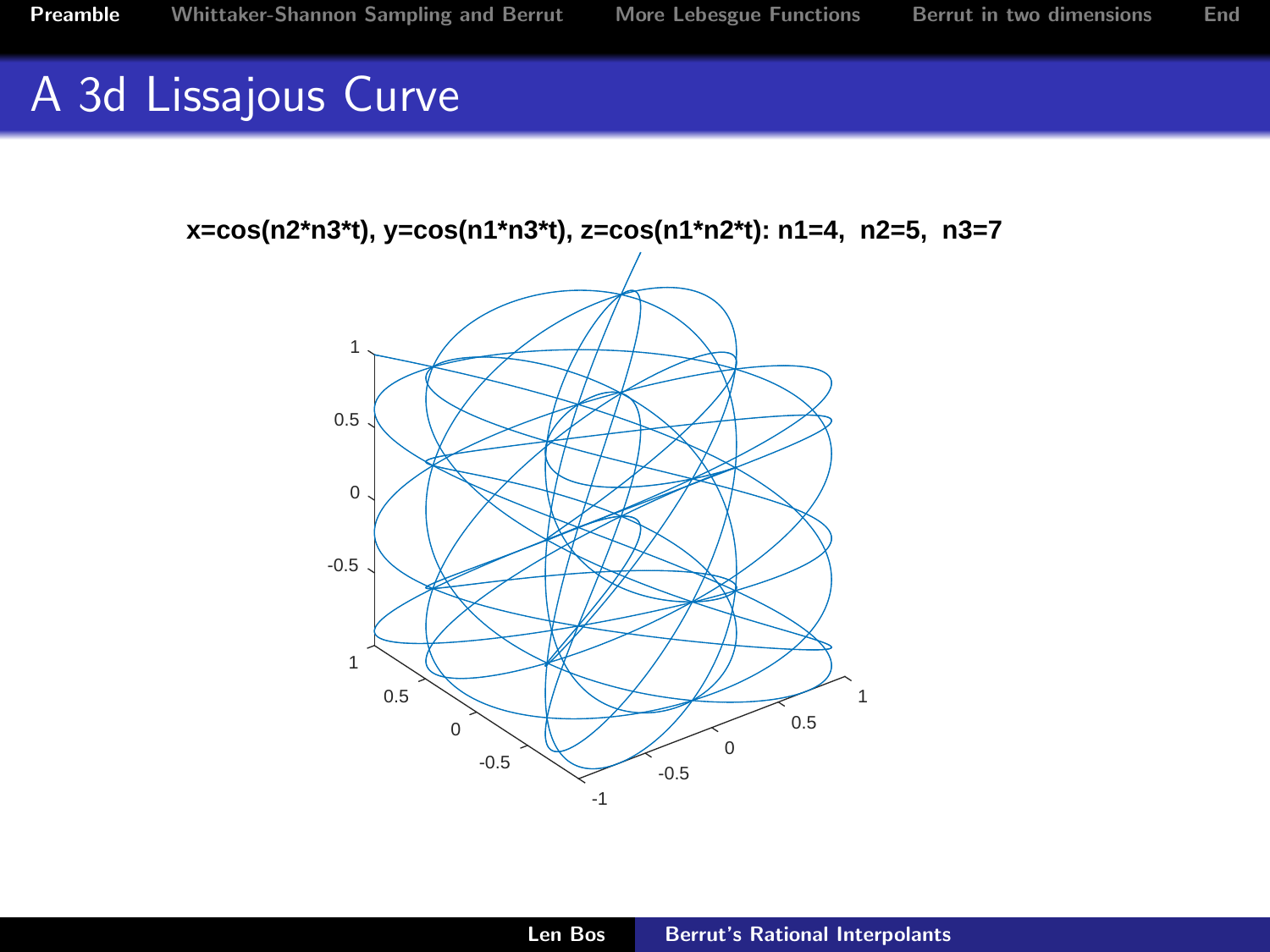## Another 3d Lissajous Curve

<span id="page-8-0"></span>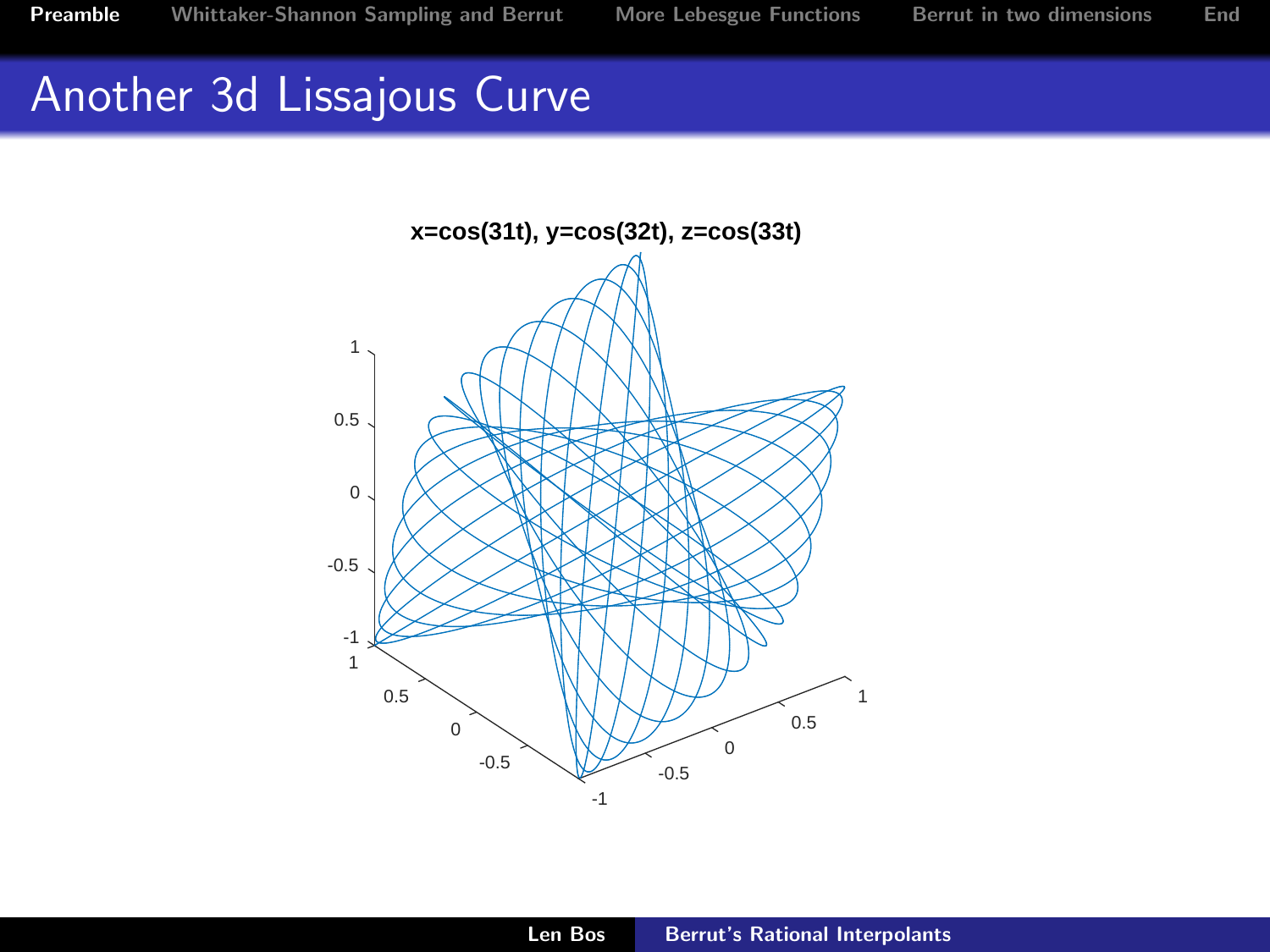## Whittaker-Shannon Sampling

#### Theorem

Suppose that  $f \in C(\mathbb{R}) \cap L^1(\mathbb{R})$  and that  $\widehat{f}(\omega) = 0$  for  $|\omega| \geq h/2$ . Then

<span id="page-9-0"></span>
$$
f(x) = \sum_{k=-\infty}^{\infty} f(kh) \operatorname{sinc}\left(\frac{1}{h}(x - kh)\right). \tag{1}
$$

$$
\operatorname{sinc}(x) := \frac{\sin(\pi x)}{\pi x}
$$

is the sinc function and we define the Fourier transform

$$
\widehat{f}(\omega) := \int_{-\infty}^{\infty} e^{-2\pi i \omega x} f(x) dx.
$$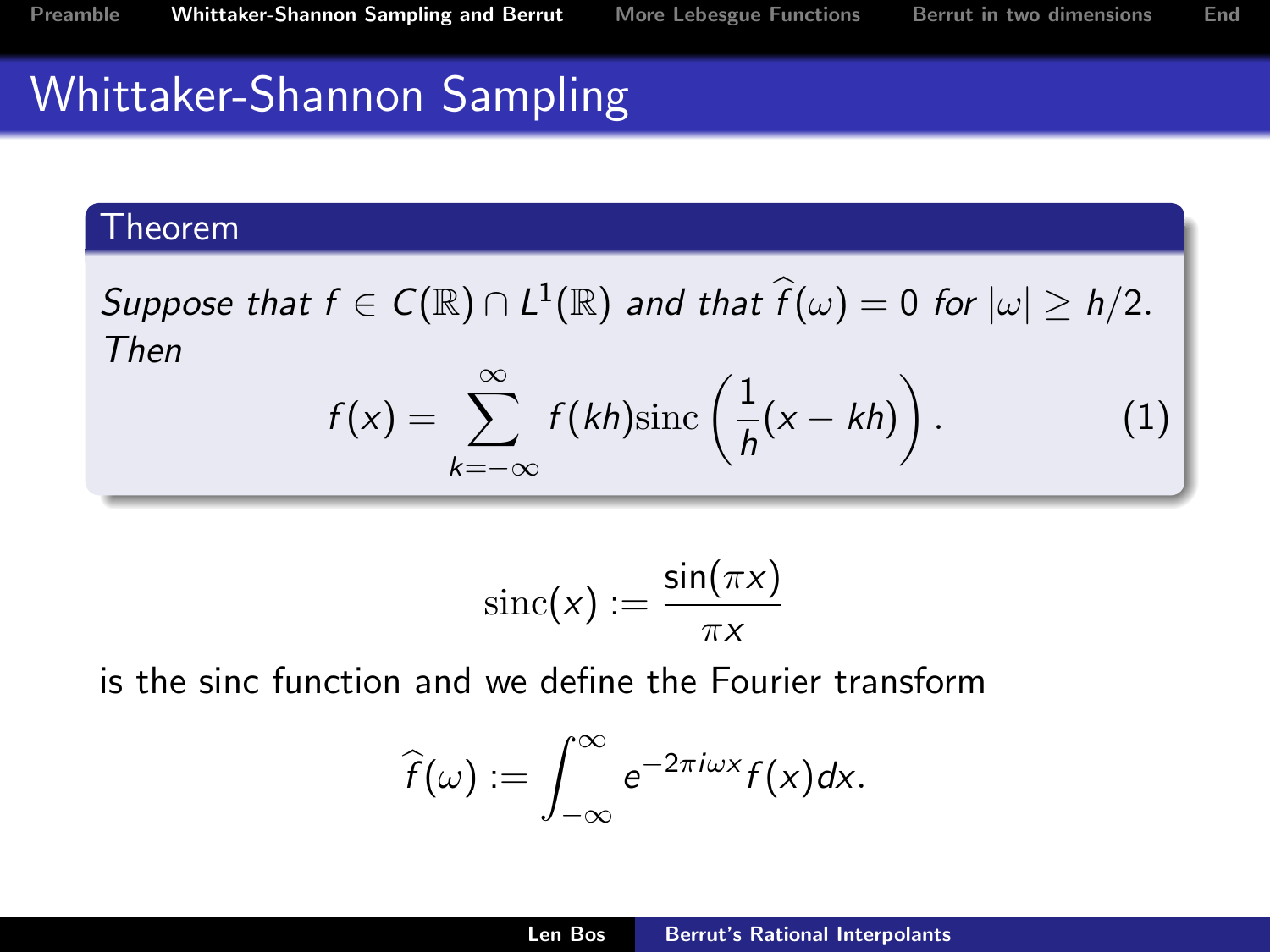#### Truncated Whittaker-Shannon Sampling

In the case of  $f$  with domain restricted to some compact subinterval of  $\mathbb R$ , say to [0, 1], the formula [\(1\)](#page-9-0) of course no longer makes sense. However, taking  $h = 1/n$ , we may consider the partial sum

<span id="page-10-0"></span>
$$
f(x) \approx F_n(x) := \sum_{k=0}^n f(k/n) \operatorname{sinc} (n(x - k/n))
$$

$$
= \sum_{k=0}^n f(x_k) \operatorname{sinc} (n(x - x_k)) \tag{2}
$$

where we have set  $x_k := k/n$ ,  $0 \leq k \leq n$ .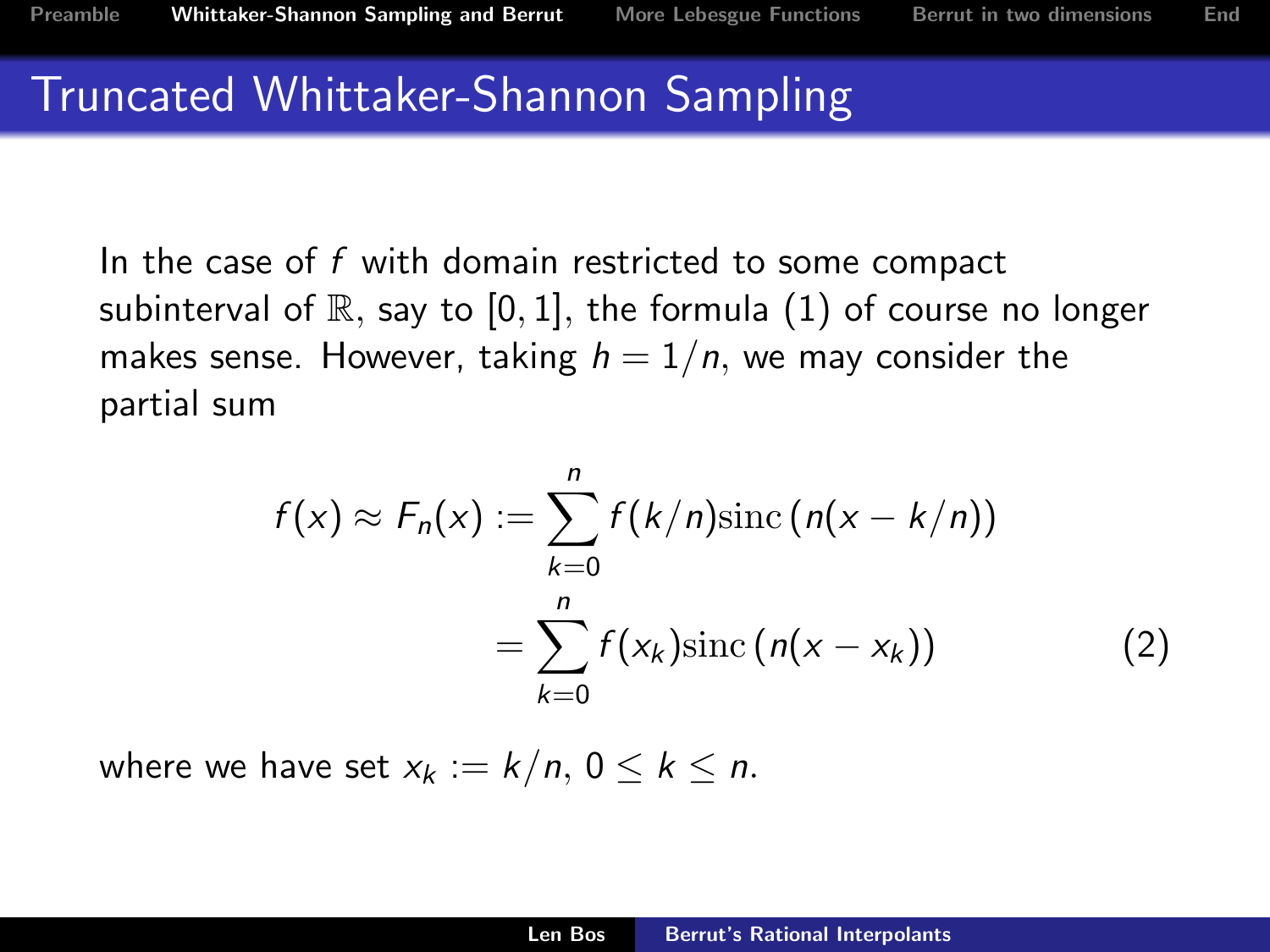# Truncated Whittaker-Shannon Sampling Example Plots for  $f(x) = x^2$

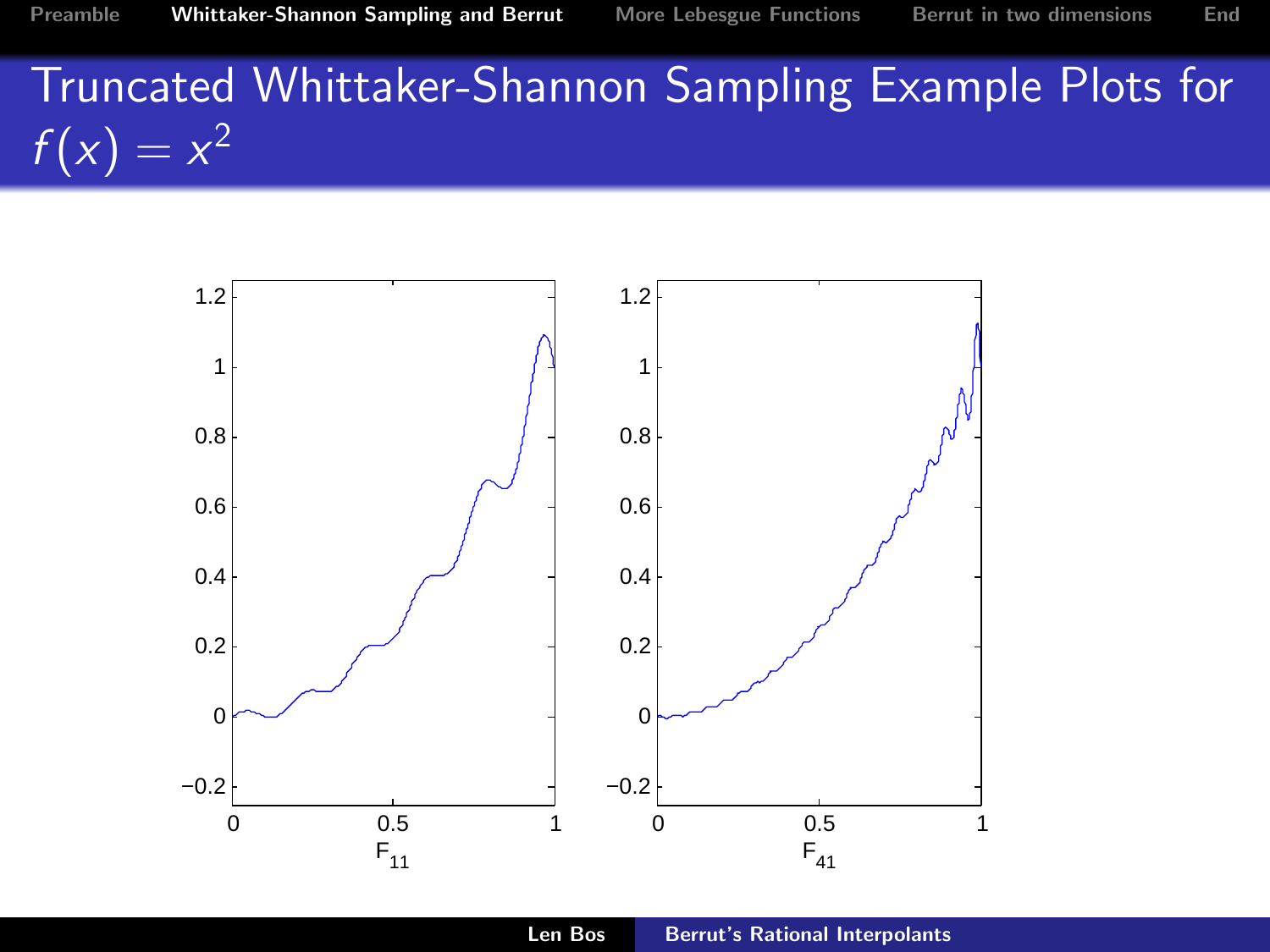#### Truncated Whittaker-Shannon Sampling 2

Although [\(2\)](#page-10-0) no longer reproduces  $f(x)$  for all  $x \in [0,1]$ , it is an interpolant in that

$$
F_n(x_j) = f(x_j), \ 0 \le j \le n,
$$
\n(3)

.

as easily follows from the cardinality property of the translated sinc functions, i.e.,

$$
\operatorname{sinc}(n(x_j - x_k)) = \begin{cases} 1 & \text{if } j = k \\ 0 & \text{if } j \neq k \end{cases}
$$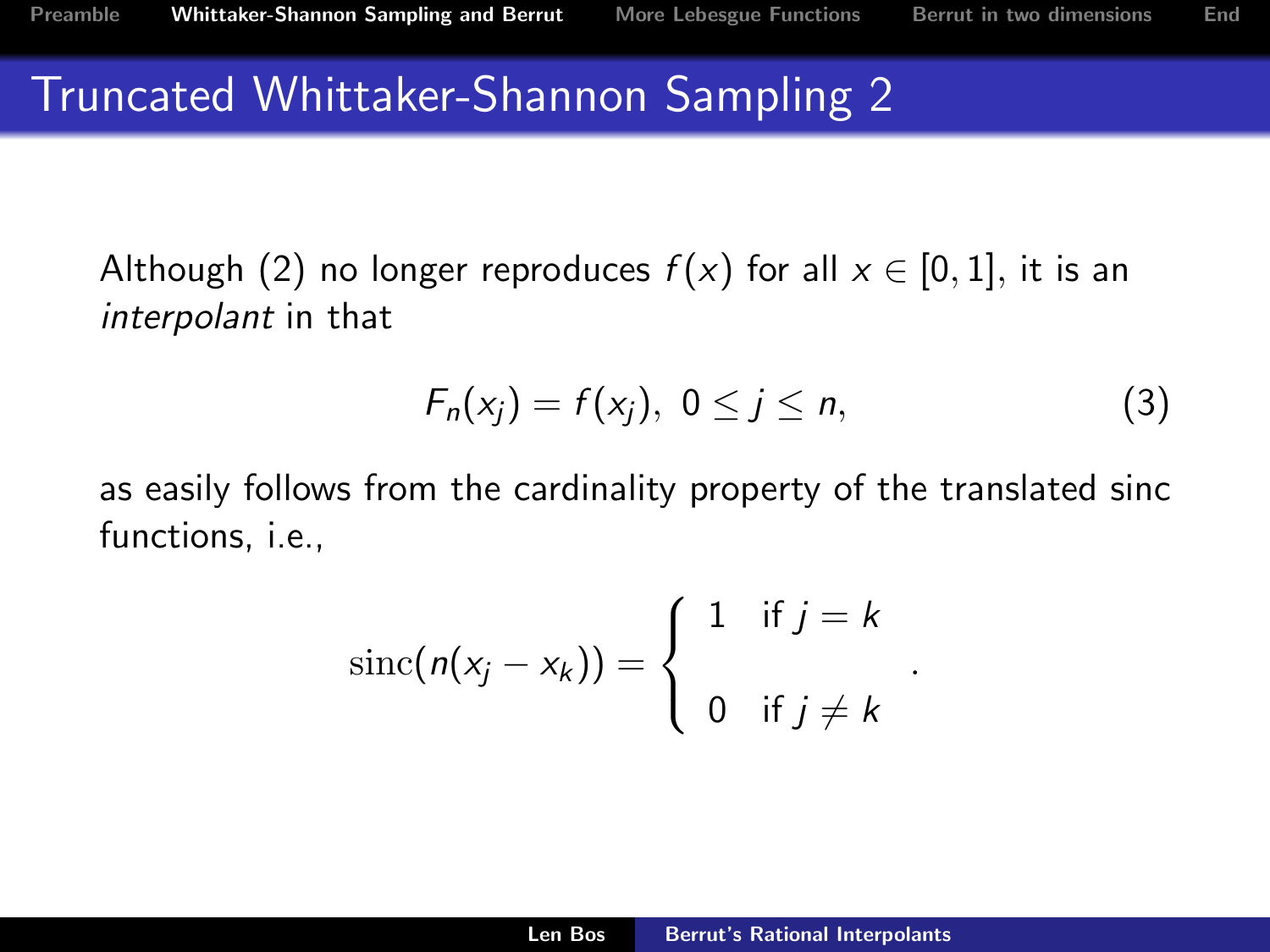#### Truncated Whittaker-Shannon Sampling 3

This interpolant  $F_n$  was already studied by de la Vallée Poussin (1908) who showed that under some weak regularity conditions on  $f(x)$ ,

$$
\lim_{n\to\infty}F_n(x)=f(x),\,\,x\in[0,1],
$$

with error essentially of  $O(1/n)$ . The reader interested in further details may find them in the excellent survey by Butzer and Stens (1992).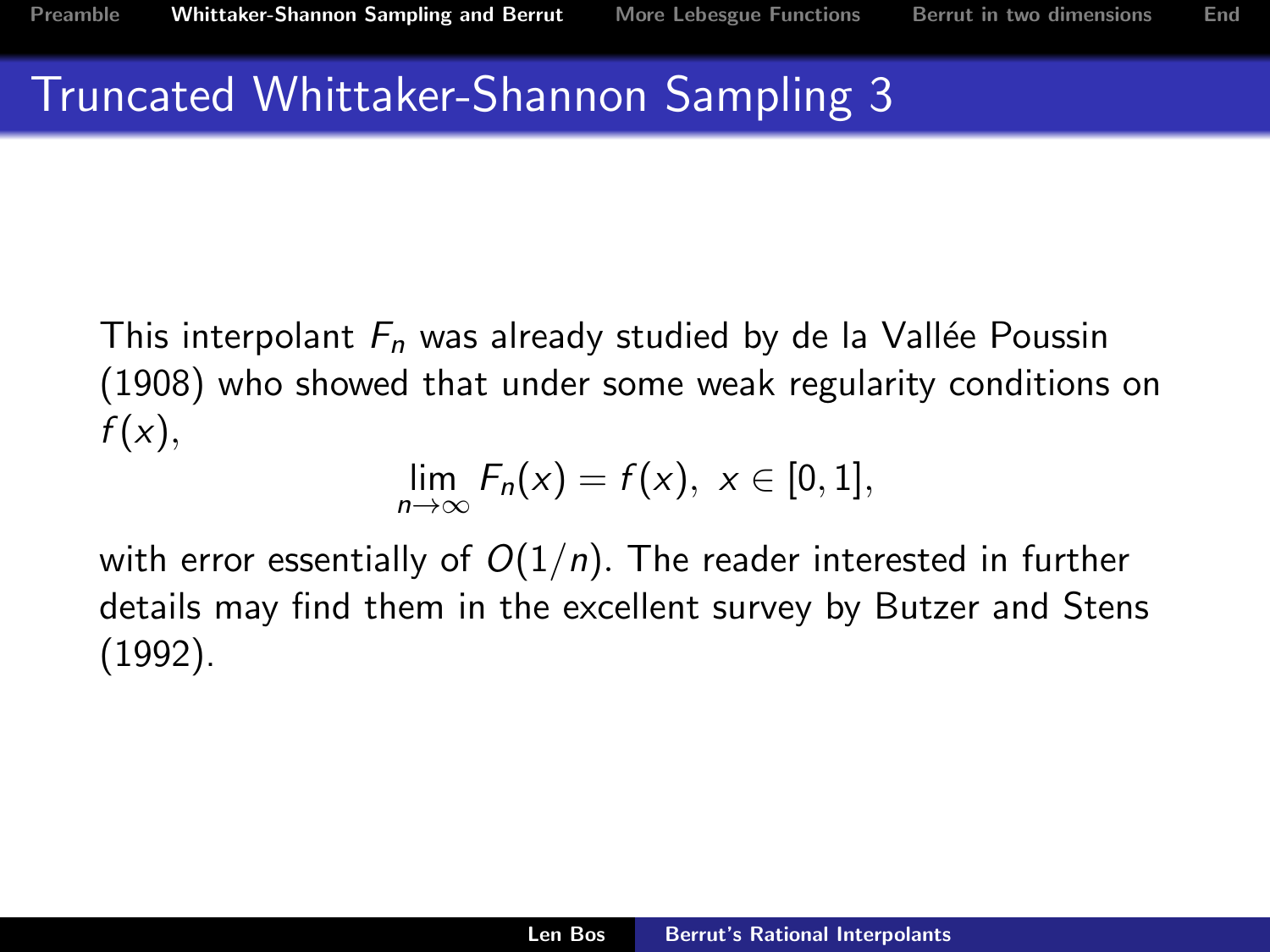#### Berrut's Improvement

In order to alleviate the poor approximation quality of  $F_n$  Berrut (1989) suggested normalizing the formula [\(2\)](#page-10-0) for  $F_n$  to obtain

$$
B_n(x) := \frac{\sum_{k=0}^n f(x_k) \operatorname{sinc} (n(x - x_k))}{\sum_{k=0}^n \operatorname{sinc} (n(x - x_k))}.
$$
 (4)

As is easily seen,  $B_n$  remains an interpolant of f at the nodes  $x_k$ ,  $k = 0, \dots, n$  but has the advantage of reproducing constants, i.e., if  $f(x) = 1$  then  $B_n(x) = 1$ .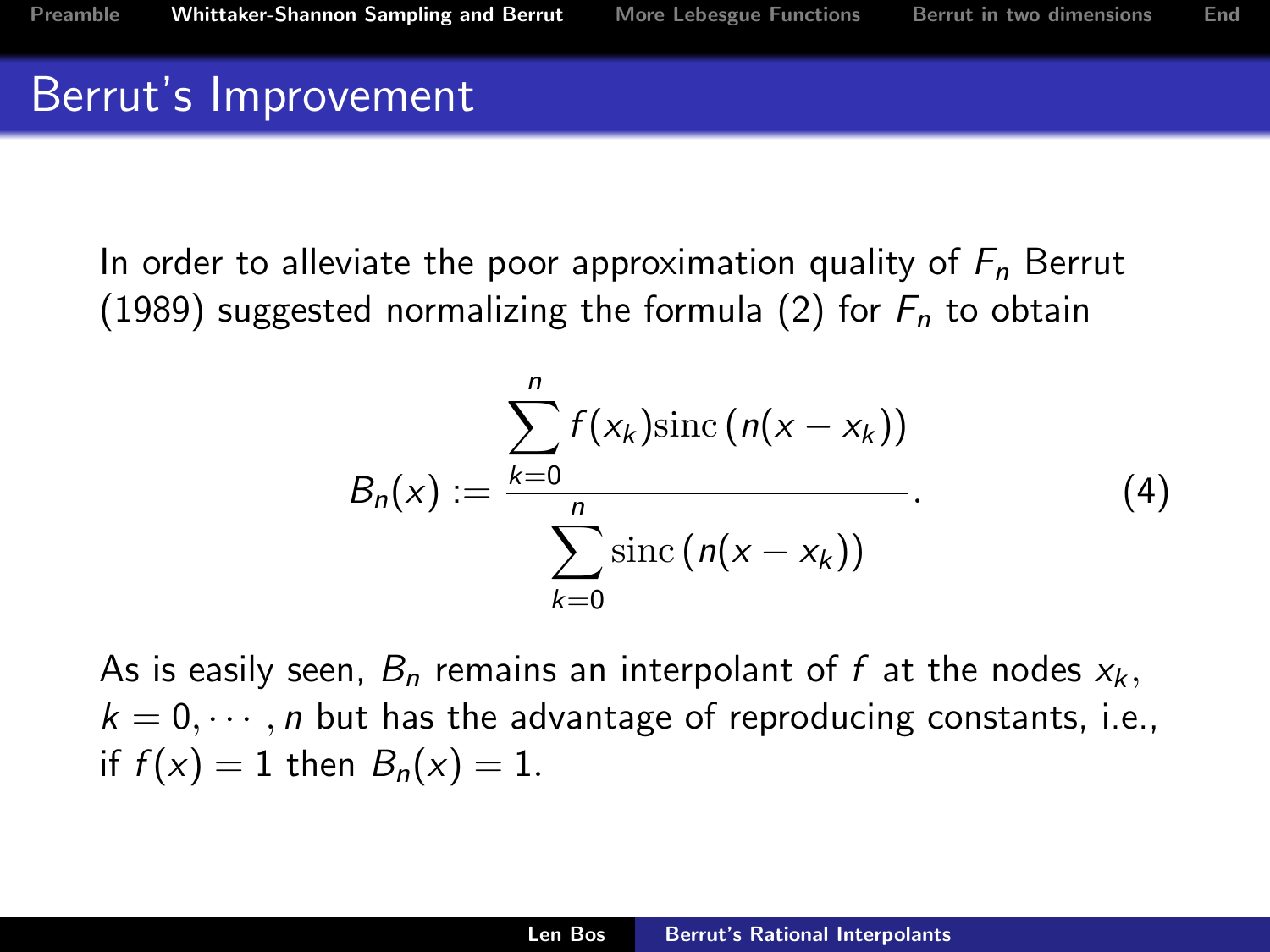#### Simplified Formula - Berrut's First Interpolant

Notice that

$$
\operatorname{sinc}(n(x-x_k)=(-1)^k\frac{\sin(n\pi x)}{n\pi(x-x_k)}.
$$

Hence,

$$
B_n(x) = \frac{\sum_{k=0}^n f(x_k) \operatorname{sinc} (n(x - x_k))}{\sum_{k=0}^n \operatorname{sinc} (n(x - x_k))}
$$
  
= 
$$
\frac{\sin(n\pi x) \sum_{k=0}^n (-1)^k \frac{f(x_k)}{x - x_k}}{\sin(n\pi x) \sum_{k=0}^n (-1)^k \frac{1}{x - x_k}}
$$
  
= 
$$
\frac{\sum_{k=0}^n (-1)^k f(x_k) / (x - x_k)}{\sum_{k=0}^n (-1)^k / (x - x_k)}.
$$
(5)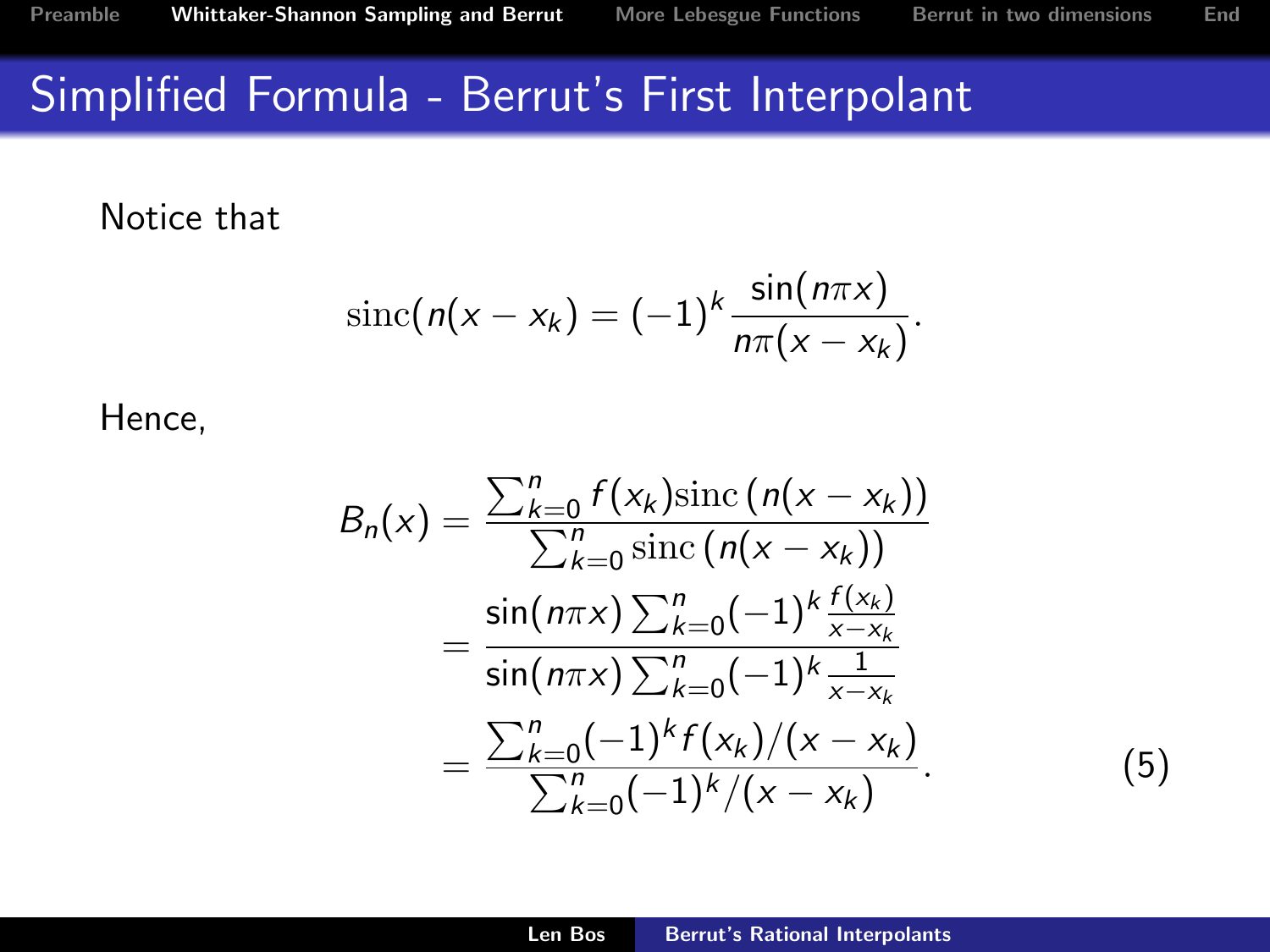# Berrut's First Interpolant Sample Plots for  $f(x) = x^2$

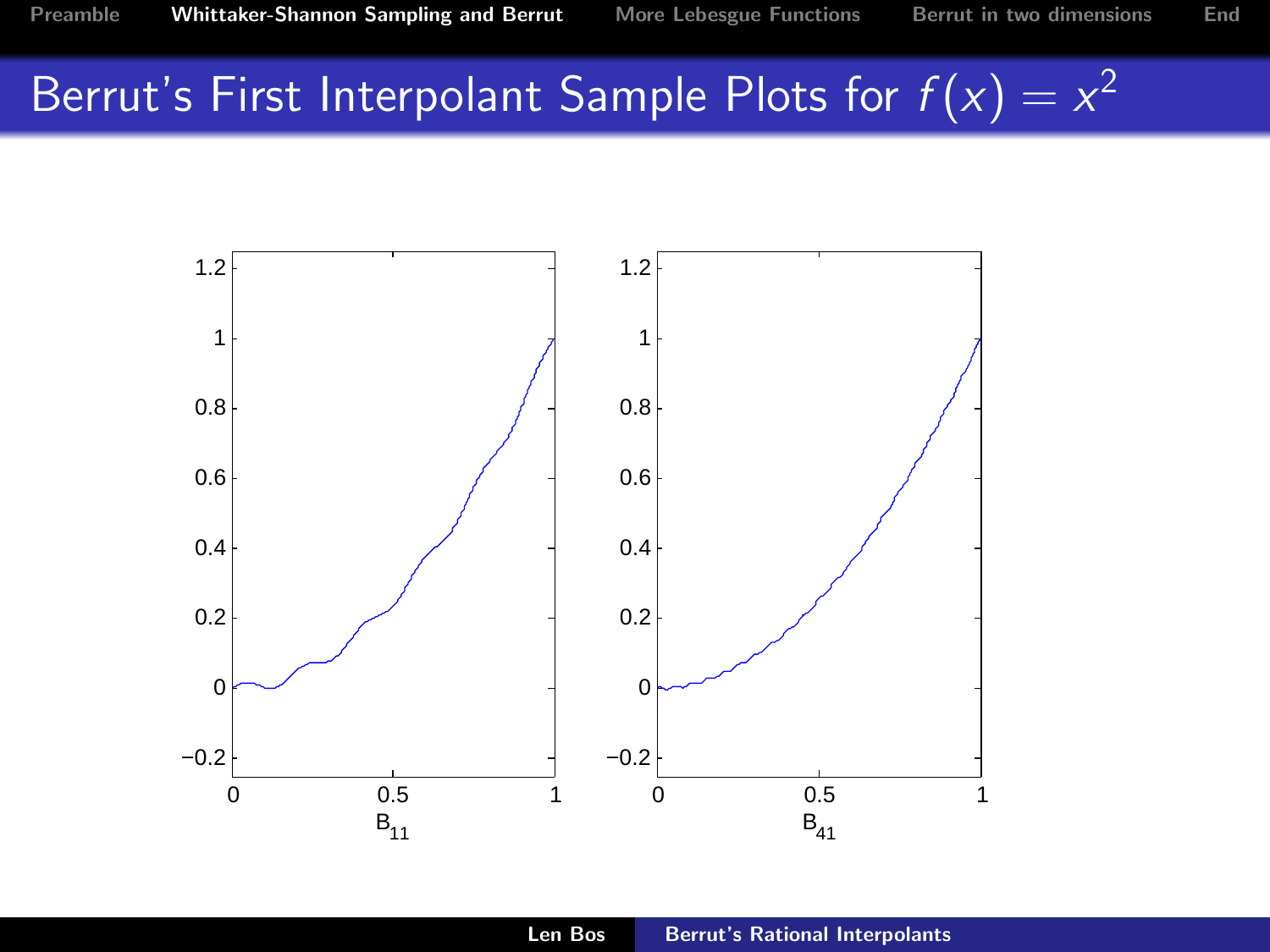#### Berrut's First Interpolant – Lebesgue Constants

Besides being an improved approximant,  $B_n$  is also numerically stable as its associated Lebesgue constant has  $O(log(n))$  growth, as was shown by B., De Marchi and Hormann (2011)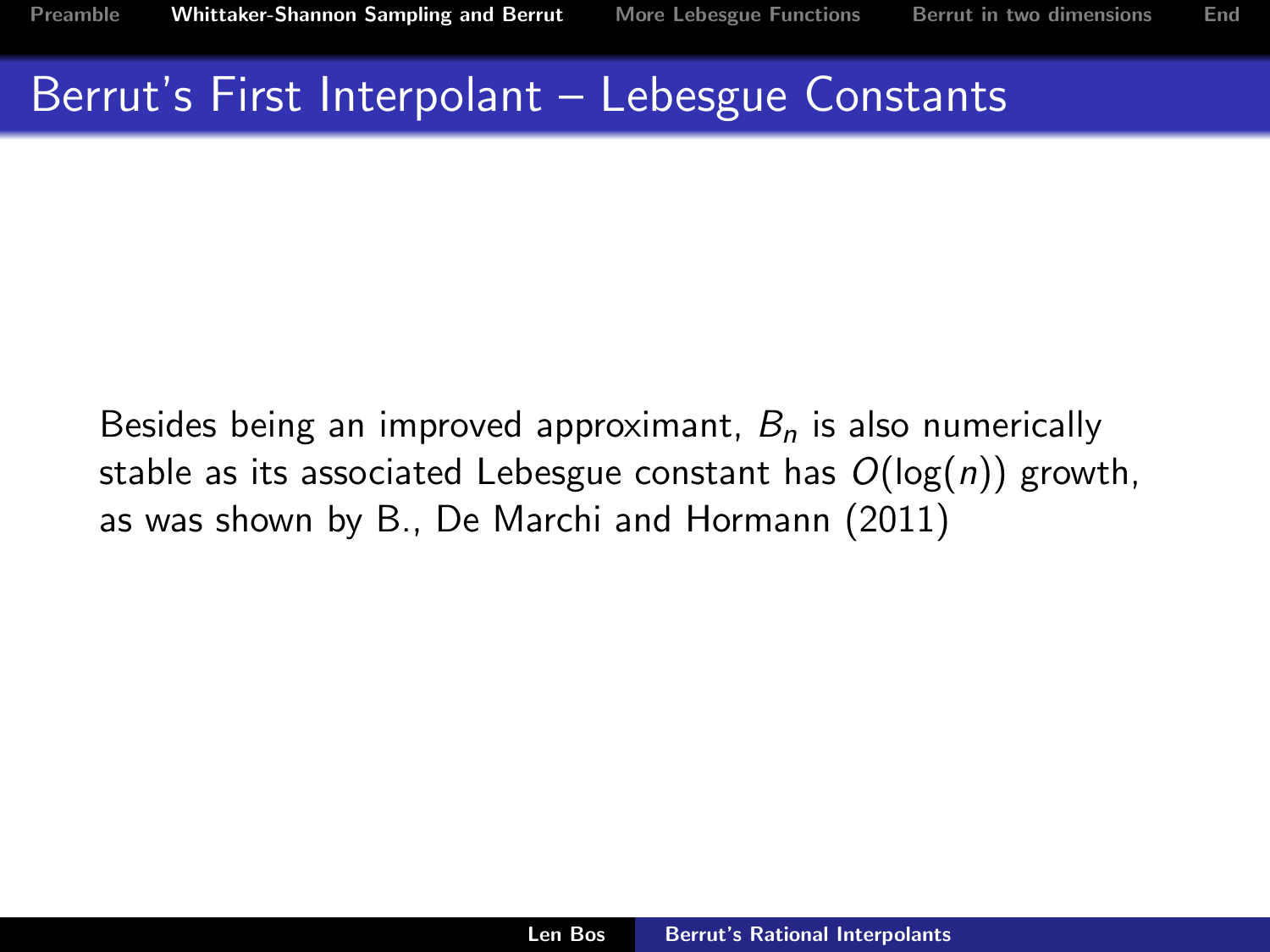#### Floater-Hormann Extension

$$
FH_n(x) := \frac{\sum_{k=0}^n (-1)^k \beta_k^{(d)} f(x_k)/(x - x_k)}{\sum_{k=0}^n (-1)^k \beta_k^{(d)}/(x - x_k)}.
$$
 (6)

Weights  $\beta_k^{(d)}$  $\kappa_k^{(a)}$  are chosen so that  $FH_n$  reproduces polynomials of degree at most d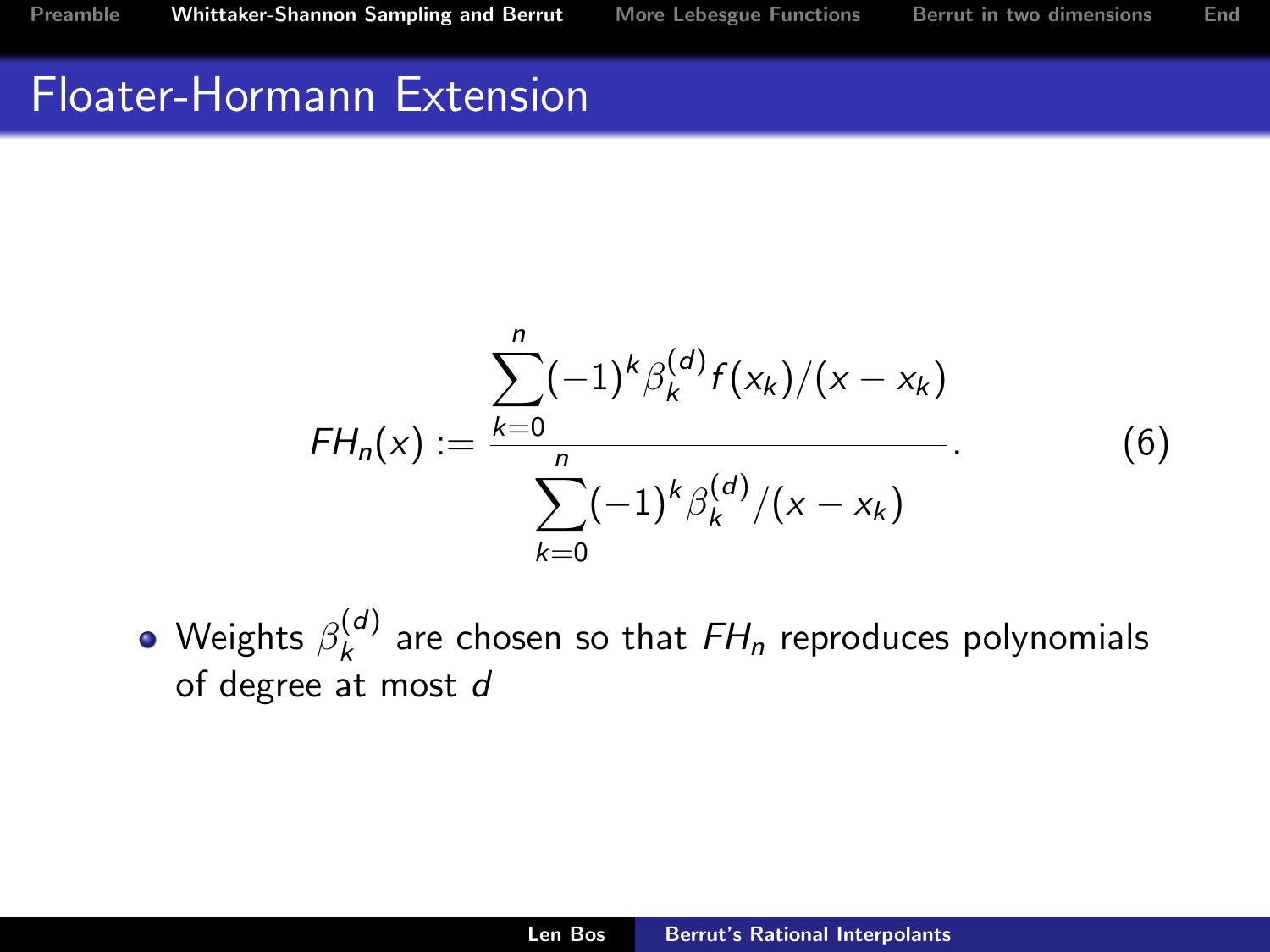#### Floater-Hormann Extension 2

In the specific case of equally spaced nodes their formula for the  $\beta_k^{(d)}$  $\binom{u}{k}$  reduces to

<span id="page-19-0"></span>
$$
\beta_k^{(d)} := \begin{cases}\n\sum_{j=0}^k {d \choose k} & 0 \le k \le d \\
2^d & d \le k \le n - d \\
\beta_{n-k} & n - d \le k \le n\n\end{cases}
$$
\n(7)

where  $n \geq 2d$ , by assumption.

For  $d = 1$  this is Berrut's second interpolant.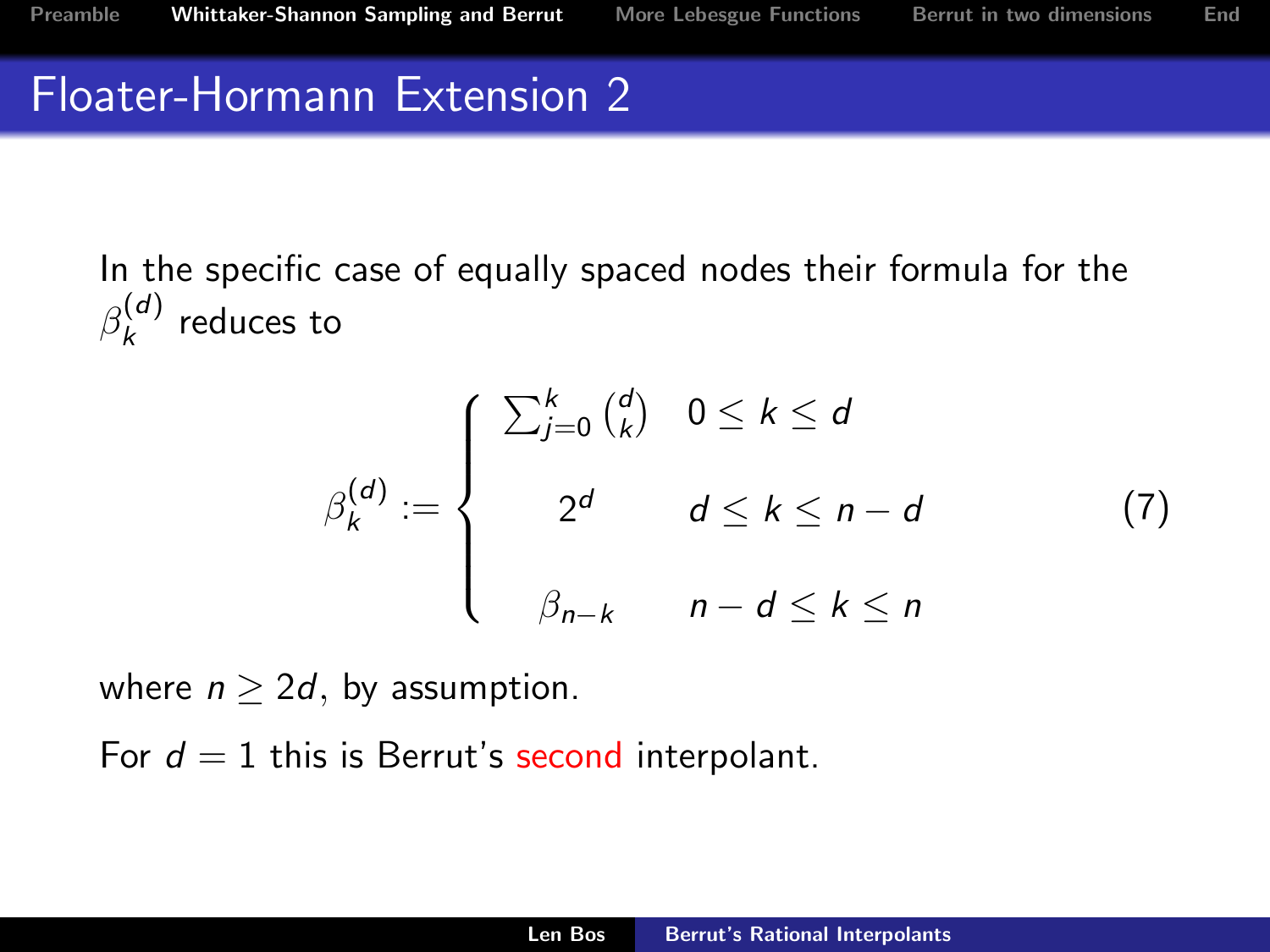#### Floater-Hormann Polynomial Reproduction

#### Theorem

[Floater and Hormann (2007)] Consider the Floater-Hormann inerpolant FH<sub>n</sub> with weights  $\beta_k^{(d)}$  $\kappa_k^{(a)}$  given by [\(7\)](#page-19-0),  $n \geq 2d$ , and equally spaced nodes  $x_k = k/n$ . Then if  $f(x)$  is a polynomial of degree at most d,

$$
FH_n(x) = f(x).
$$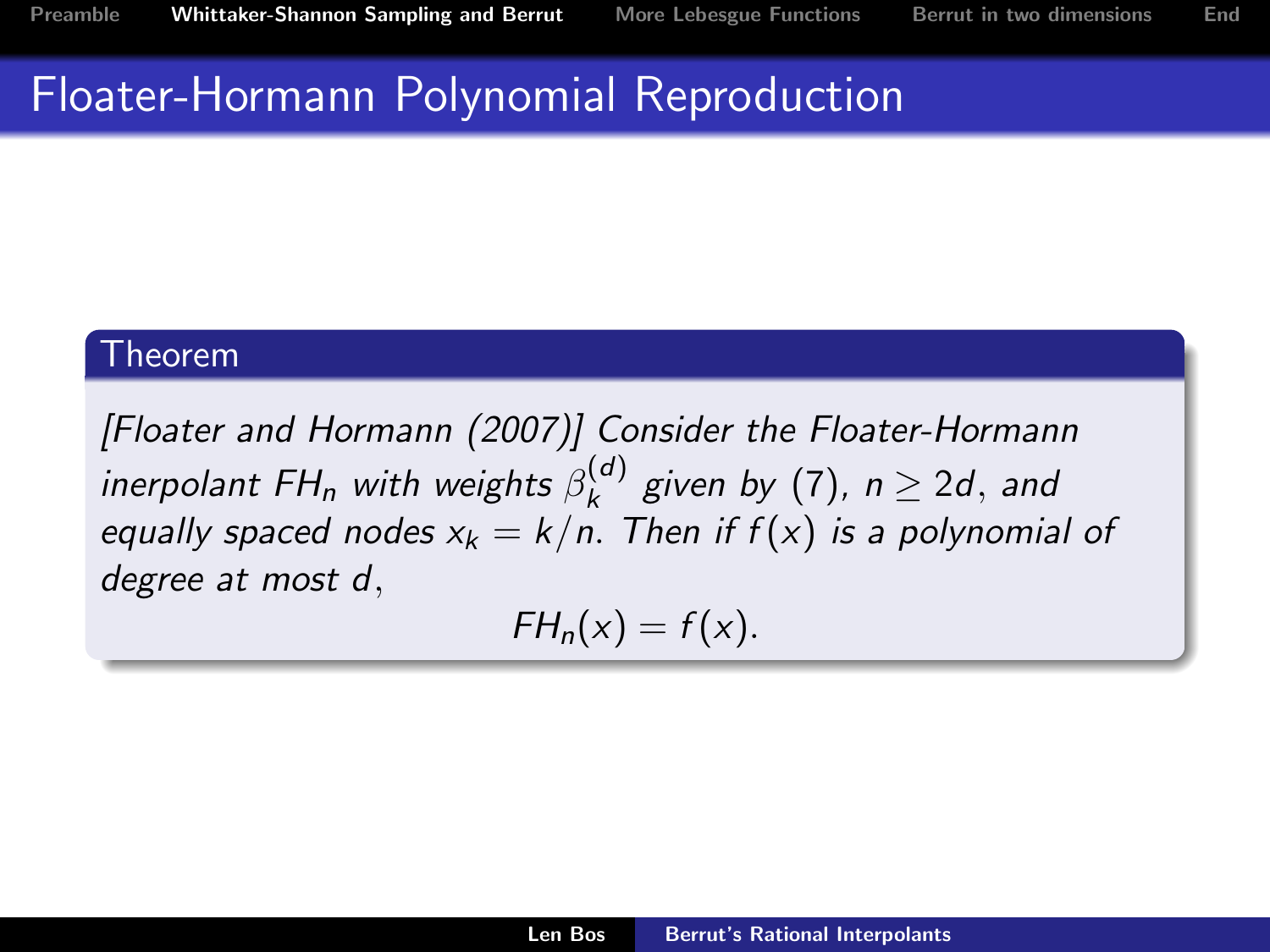#### Lebesgue Constants

Besides having improved approximation properties, the Floater-Hormann remains numerically stable as its associated Lebesgue constant is also of logarithmic growth in  $n$ , as is shown in the recent paper by B., De Marchi, Hormann and Klein.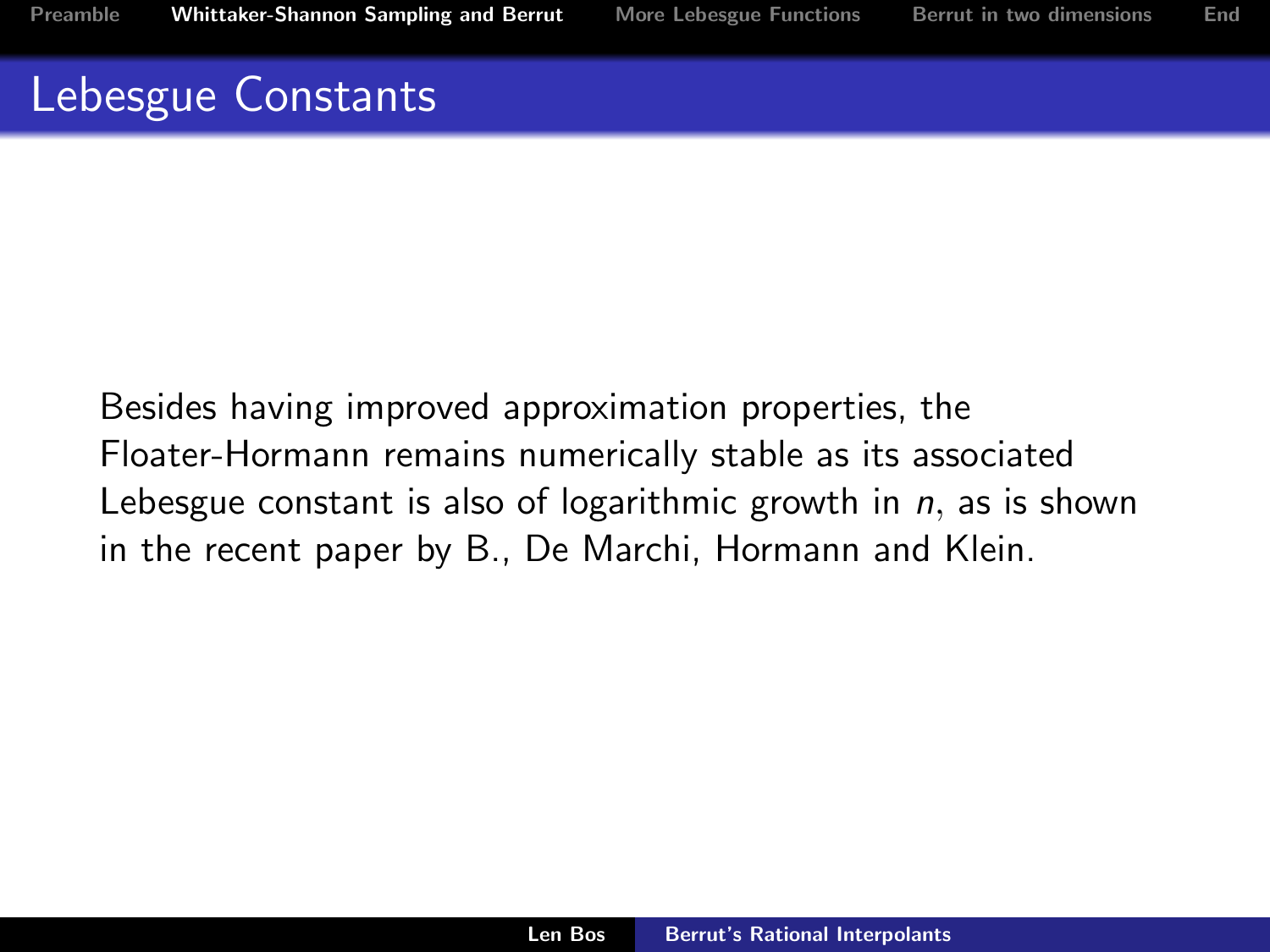## Back to Sampling

The Berrut-Floater-Hormann interpolant for equally spaced is a simple improvement on the sampling operator.

Indeed,

$$
FH_n(x) = \frac{\sum_{k=0}^n \beta_k^{(d)} f(x_k) \operatorname{sinc}(n(x - x_k))}{\sum_{k=0}^n \beta_k^{(d)} \operatorname{sinc}(n(x - x_k))}.
$$

The weights  $\beta_k^{(d)}$  $\kappa_k^{(a)}$  are constant except for the first  $d$  and last  $d$  and hence (for small  $d$ ) are only a small modification of the normalized sampling operator  $B_n(x)$ , but  $FH_n$  reproduces polynomials of degree d and yet enjoys a Lebesgue constant of minimal growth.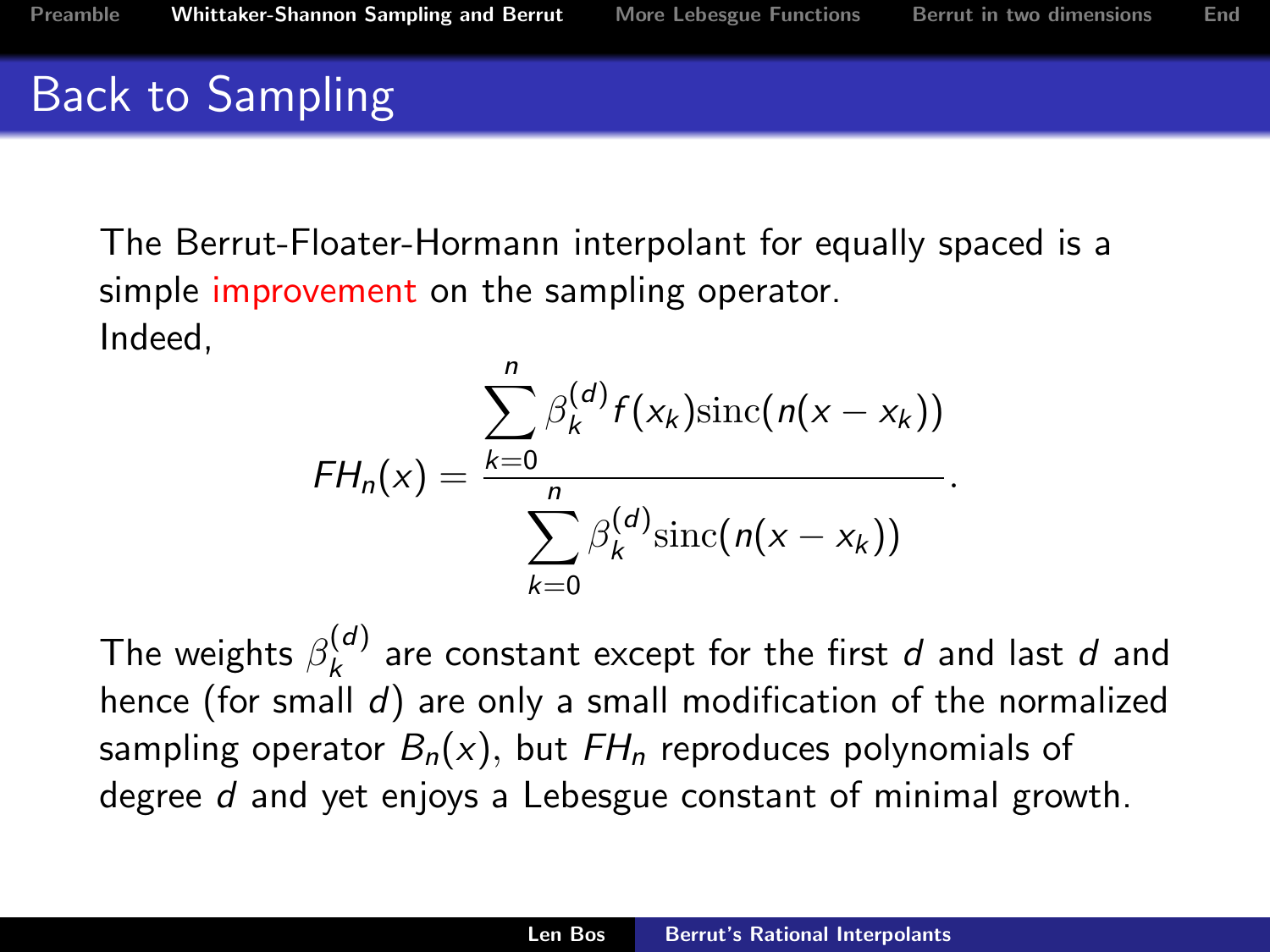# Berrut Examples for  $f(x) = x^2$

<span id="page-23-0"></span>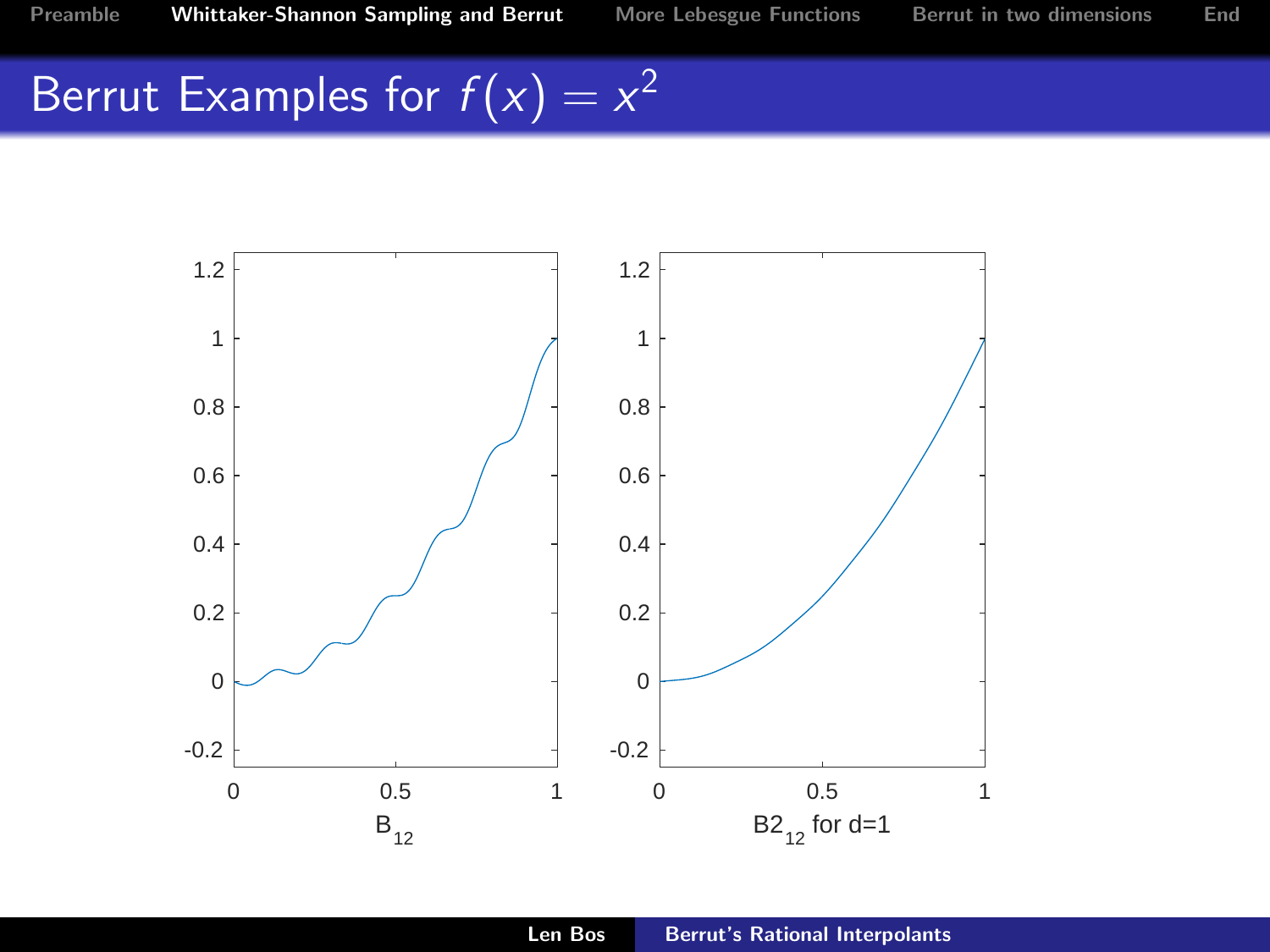## Lebesgue Function 1

The Lebesgue function is defined to be:

$$
\Lambda_n(x) := \sum_{k=0}^n |b_k(x)|
$$

The Lebesgue constant is

$$
\lambda_n = \max_{0 \le x \le 1} \Lambda_n(x)
$$

It is the norm of the interpolation operator

$$
f(x) \longrightarrow \sum_{k=0}^n f(x_k) b_k(x)
$$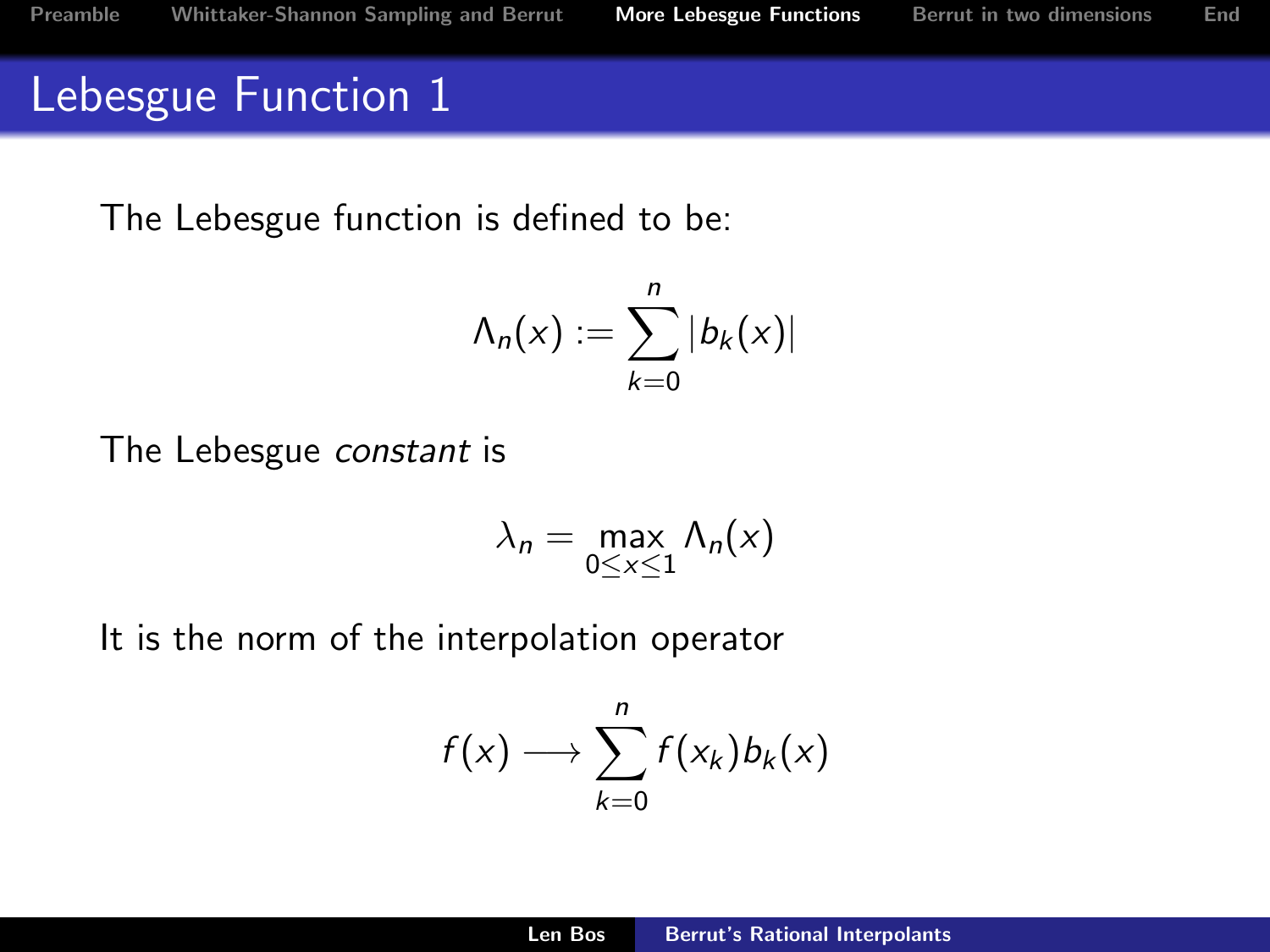#### Lebesgue Function for Equally Spaced Points

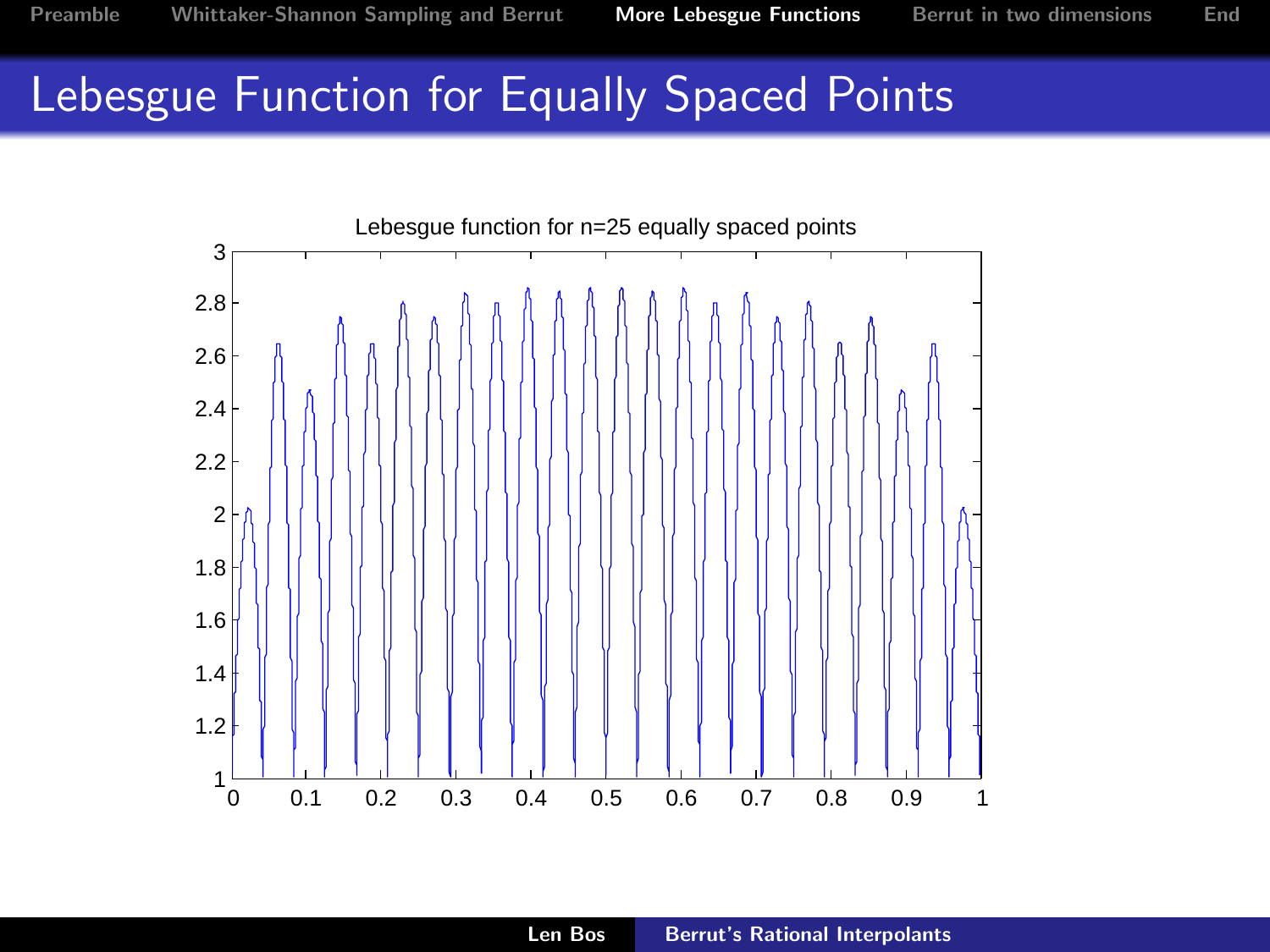## Lebesgue Function for Extended Chebyshev Points

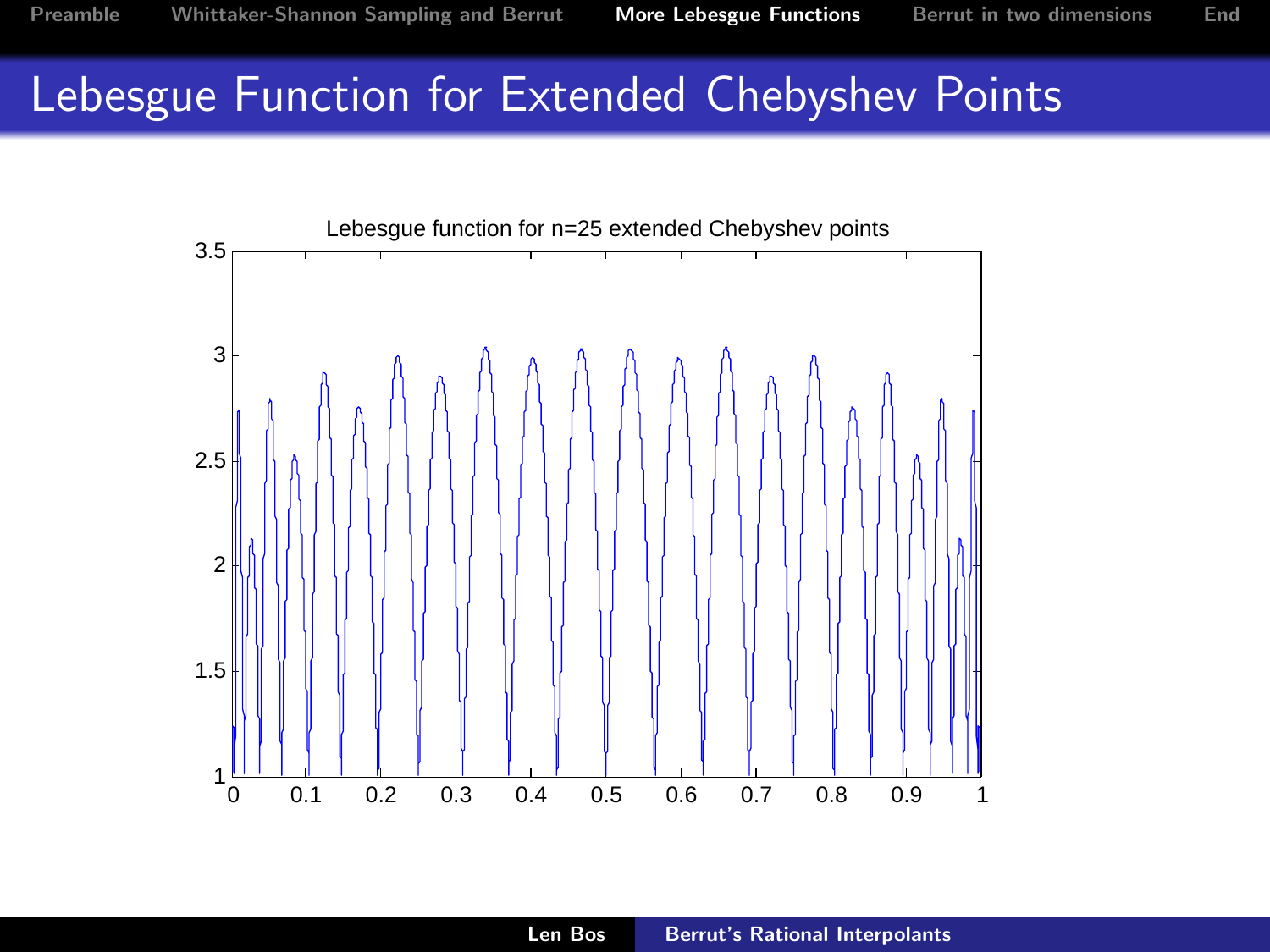## Lebesgue Function 2

#### Theorem (B., Hormann and De Marchi)

Suppose that the nodes are generated as  $x_k = F(k/n)$  where  $F : [0, 1] \rightarrow [0, 1]$  is a regular distribution function. Then the Lebesgue constants for  $B_n$ , Berrut's first interpolant, have logarithmic growth in n.

#### **Definition**

An increasing function  $F : [0,1] \rightarrow [0,1]$  is said to be a regular distribution function if  $F\in C^1[0,1]$  and  $F'$  has a finite number of zeros in [0, 1] of at most algebraic order.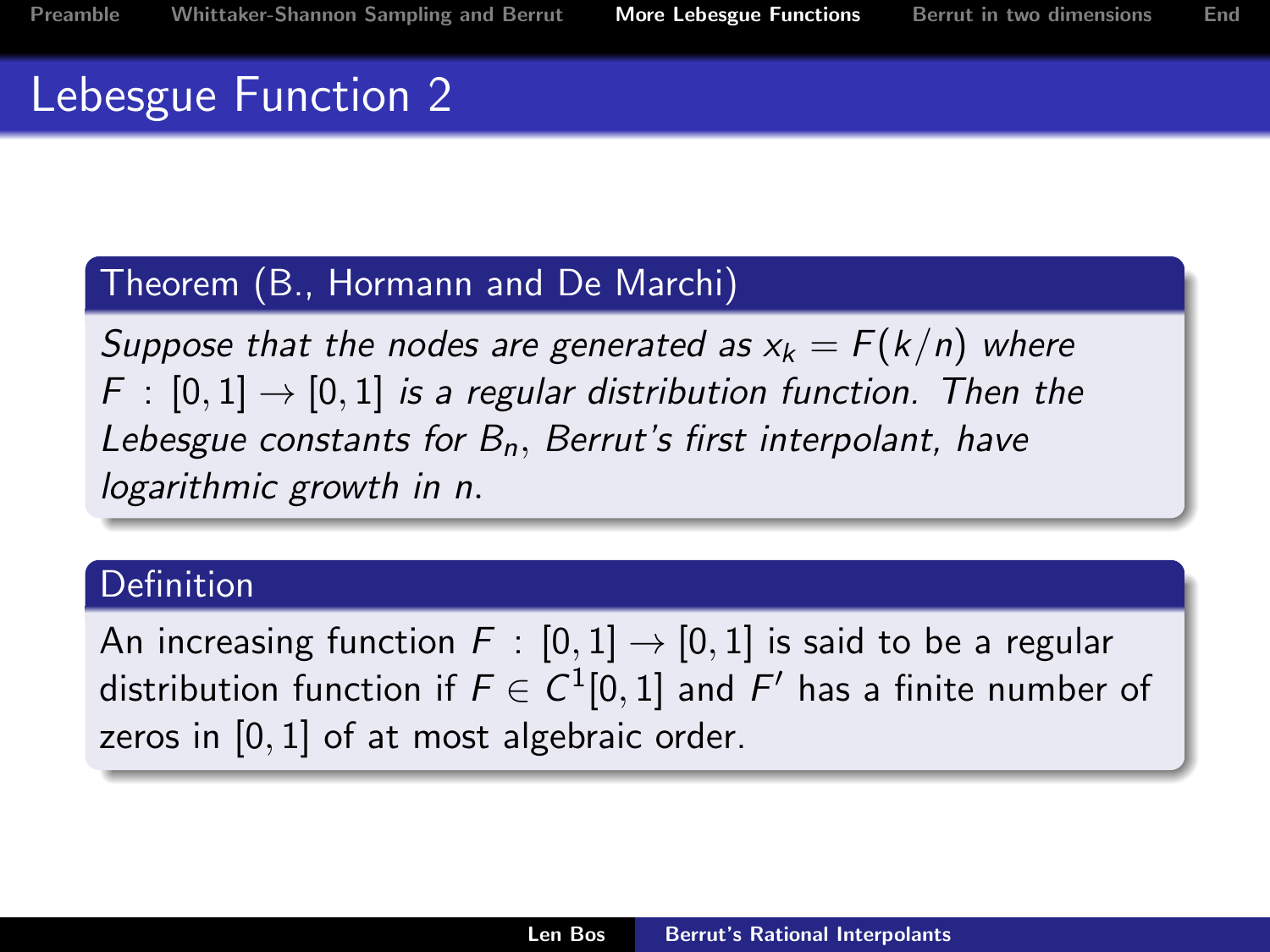# Function  $F(t)$   $C^{\infty}$  flat at  $t=1/2$

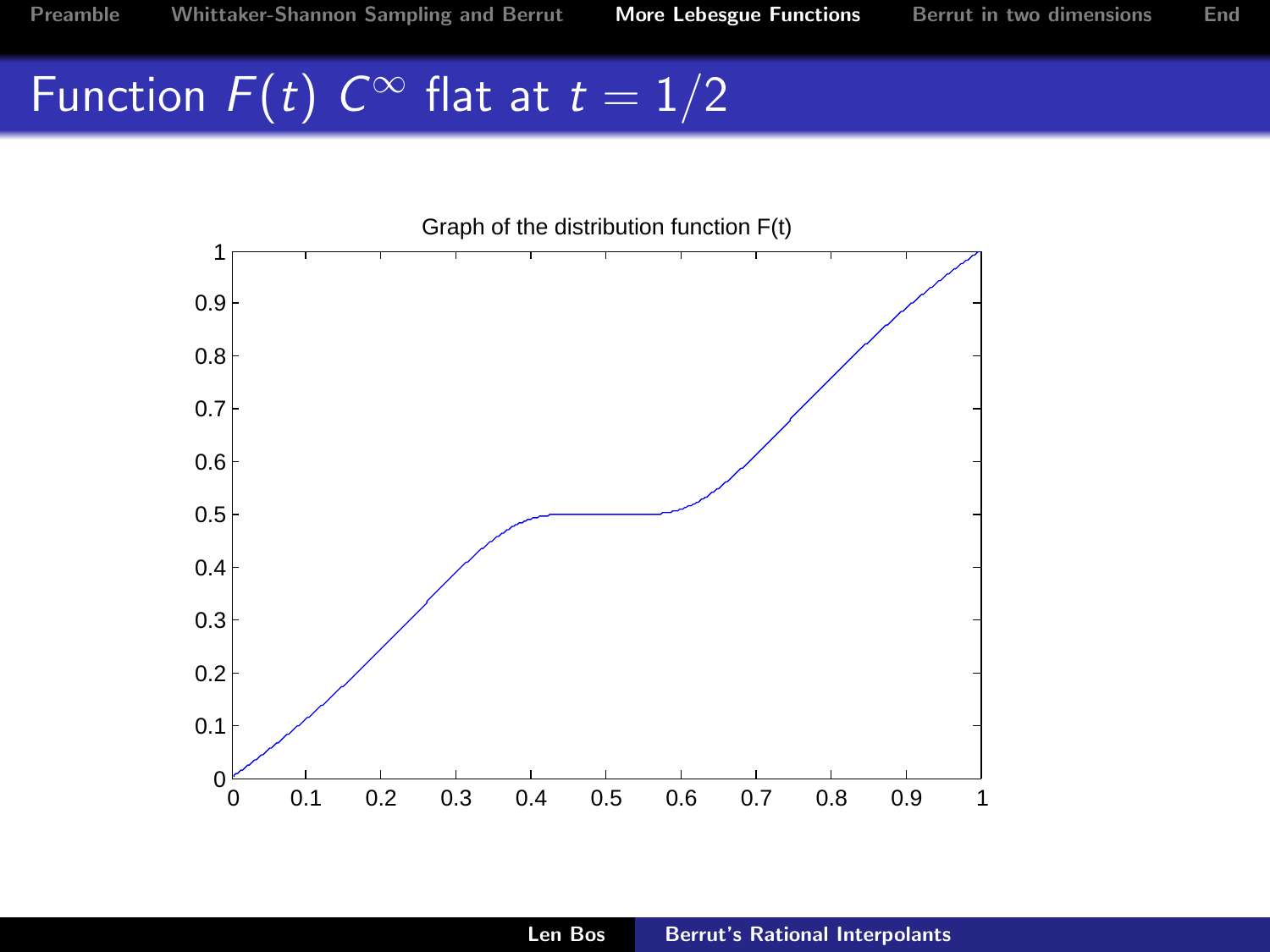# Lebesgue Function  $F(t)$   $C^\infty$  flat at  $t=1/2$  ODD number of points

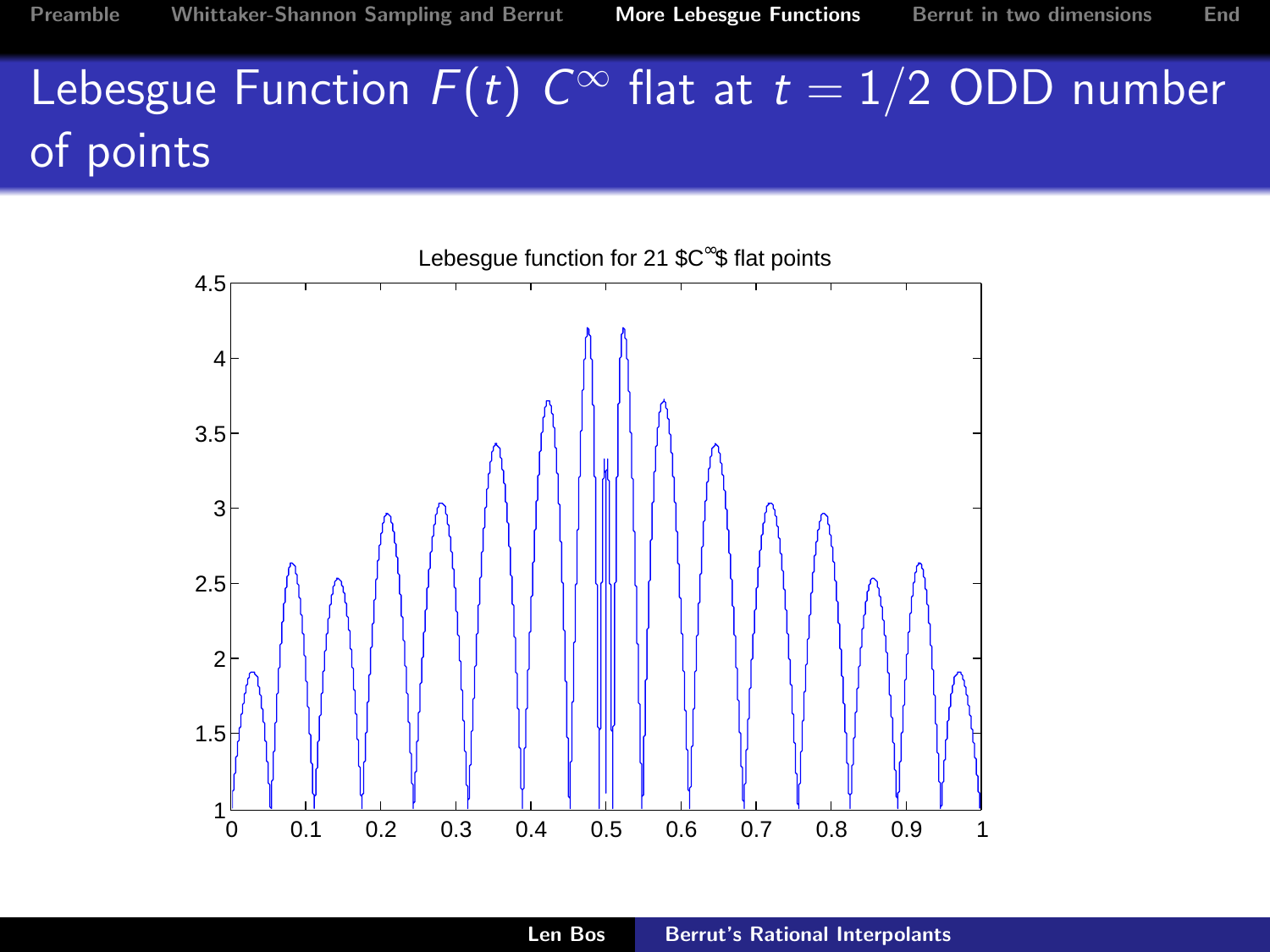# Lebesgue Function  $F(t)$   $C^\infty$  flat at  $t=1/2$  EVEN number of points

<span id="page-30-0"></span>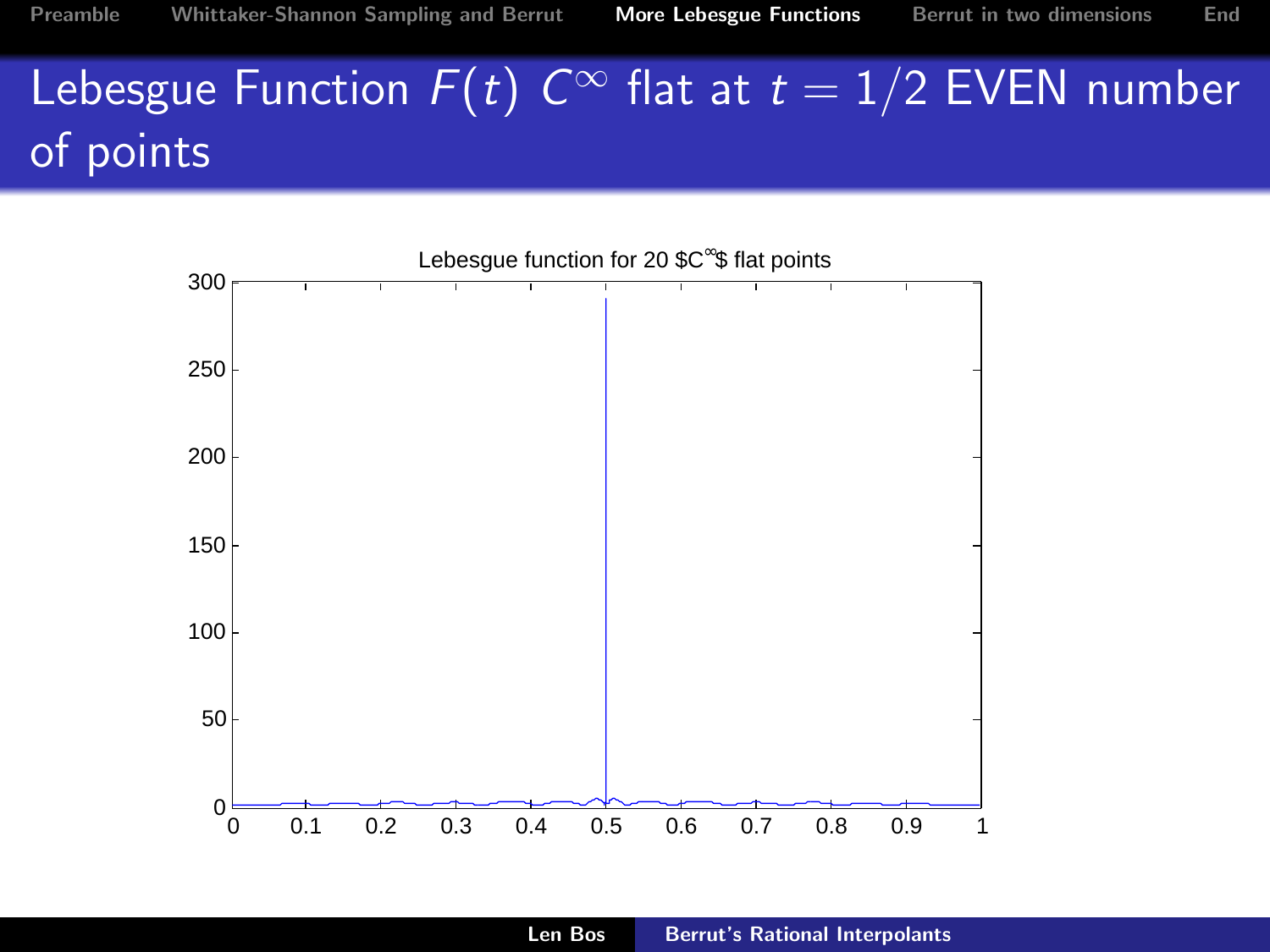#### Bivariate Whittaker-Shannon Sampling

Set 
$$
x_i := i/n
$$
 and  $y_j := j/n$ 

$$
f(x,y) = \sum_{i=-\infty}^{\infty} \sum_{j=-\infty}^{\infty} f(x_i, y_j) \operatorname{sinc}(n(x-x_i)) \operatorname{sinc}(n(y-y_j))
$$

Truncate triangularly

$$
F_n(x,y) := \sum_{0 \leq i+j \leq n} f(x_i,y_j) \operatorname{sinc}(n(x-x_i)) \operatorname{sinc}(n(y-y_j))
$$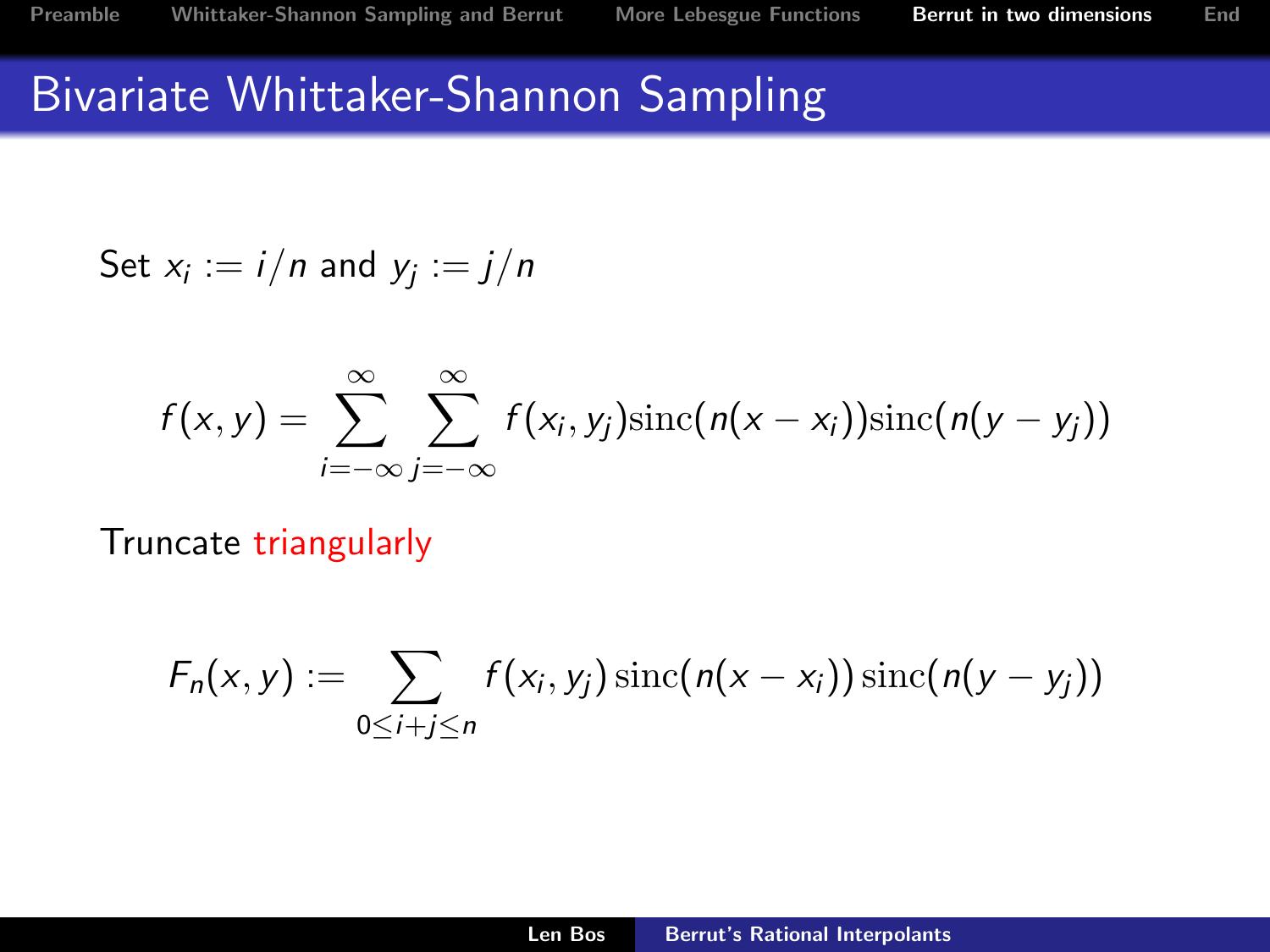#### Bivariate Whittaker-Shannon Sampling 2

#### Normalize:

$$
B_n(x,y) := \frac{\sum_{0 \le i+j \le n} f(x_i, y_j) \operatorname{sinc}(n(x-x_i)) \operatorname{sinc}(n(y-y_j))}{\sum_{0 \le i+j \le n} \operatorname{sinc}(n(x-x_i)) \operatorname{sinc}(n(y-y_j))}
$$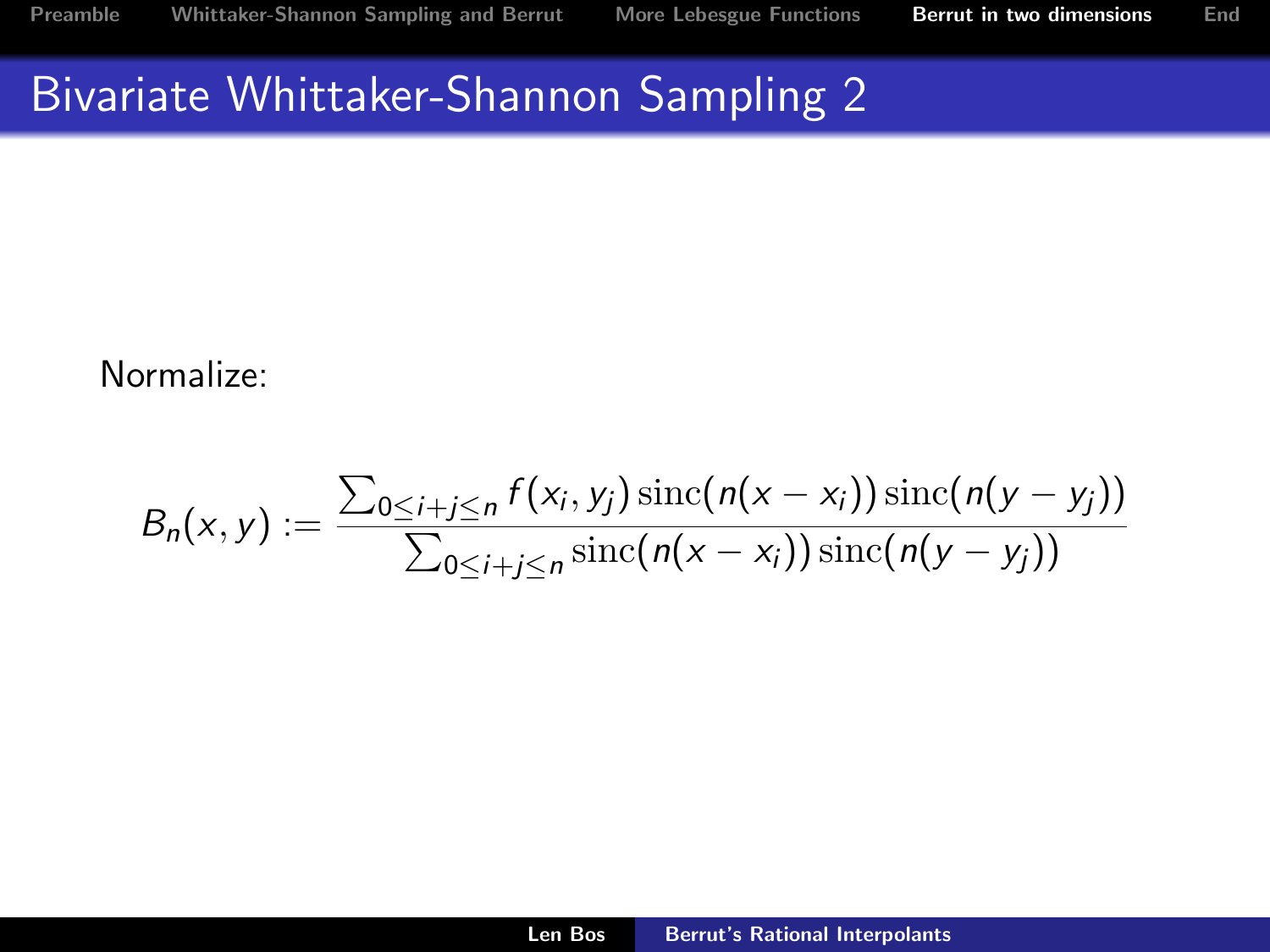#### Berrut One in Two Dimensions

Simplify:

$$
B_n(x,y) := \frac{\sum_{0 \le i+j \le n} (-1)^{i+j} \frac{f(x_i,y_j)}{(x-x_i)(y-y_j)}}{\sum_{0 \le i+j \le n} (-1)^{i+j} \frac{1}{(x-x_i)(y-y_j)}}
$$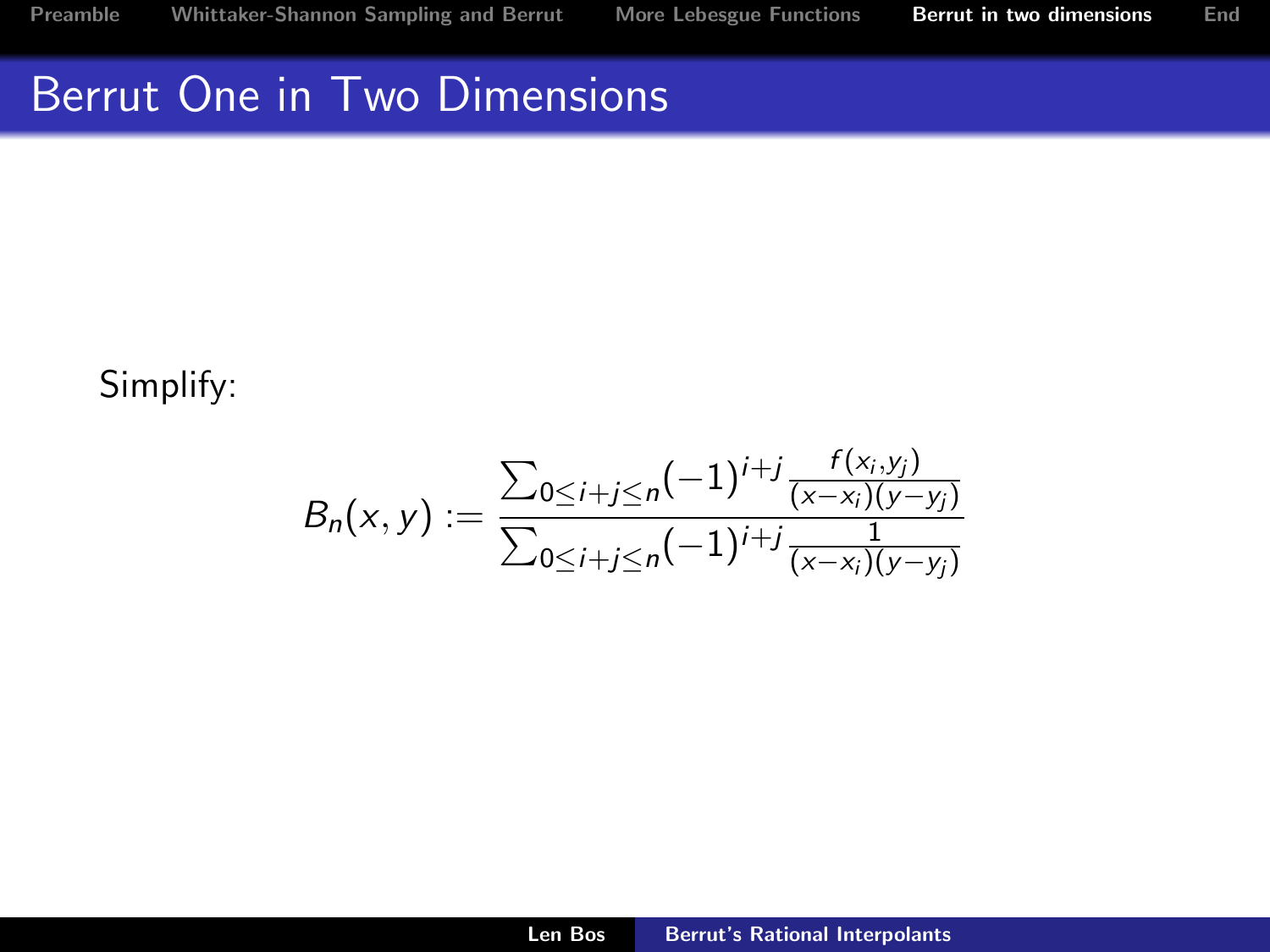#### Berrut One in Two Dimensions

#### Problem: The Denominator has real zeros!!

$$
D_n(x, y) := w_n(x)w_n(y) \sum_{0 \le i+j \le n} (-1)^{i+j} \frac{1}{(x - x_i)(y - y_j)}
$$
  
is zero at  $\left(\frac{\alpha}{n}, \frac{\beta}{n}\right)$  for  $0 \le \alpha, \beta \le n$  and  $\alpha + \beta > n$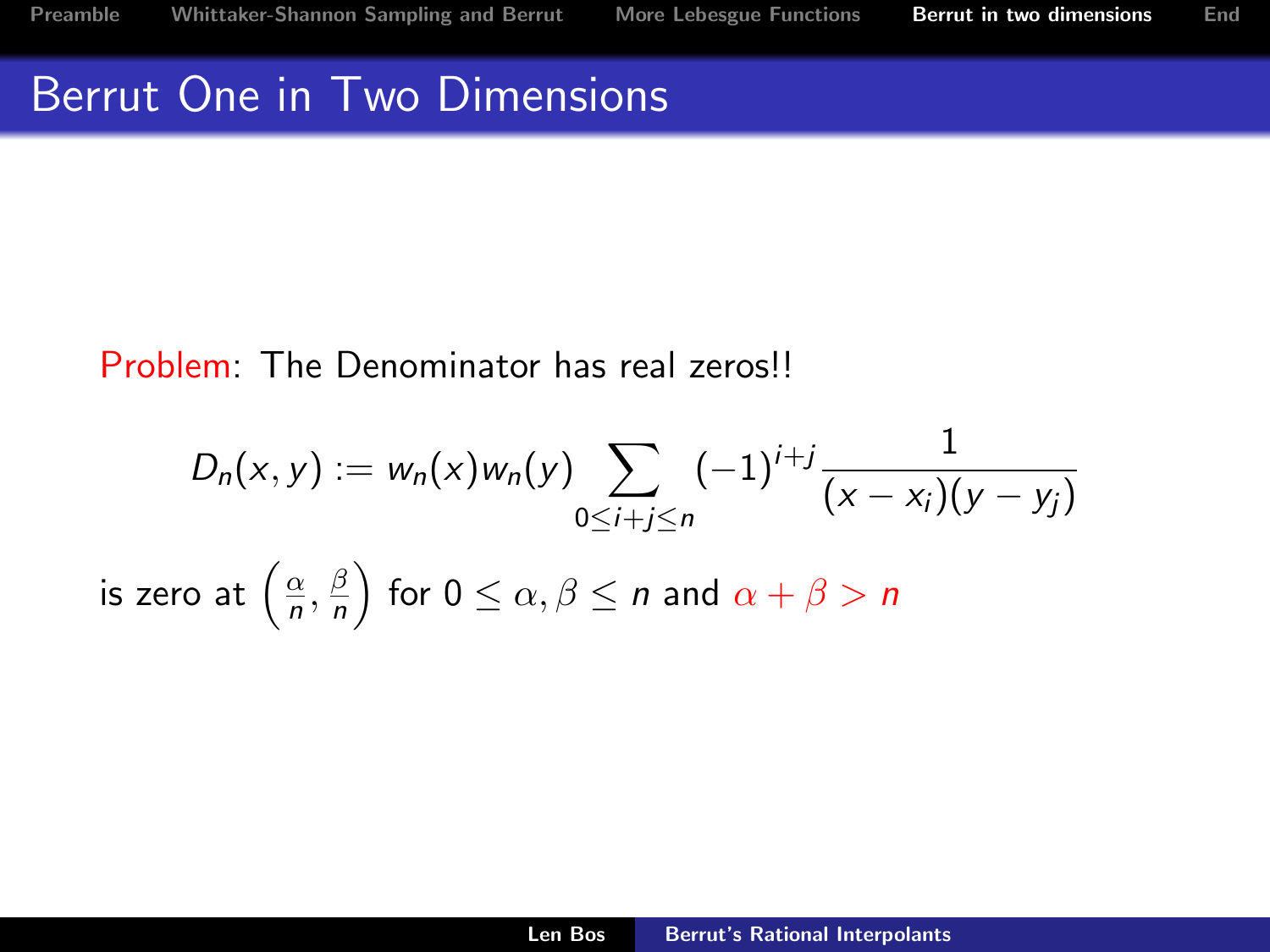[Preamble](#page-2-0) [Whittaker-Shannon Sampling and Berrut](#page-8-0) [More Lebesgue Functions](#page-23-0) [Berrut in two dimensions](#page-30-0) [End](#page-36-0)

# Berrut One 2D for  $f(x, y) = x^2 + y^2$

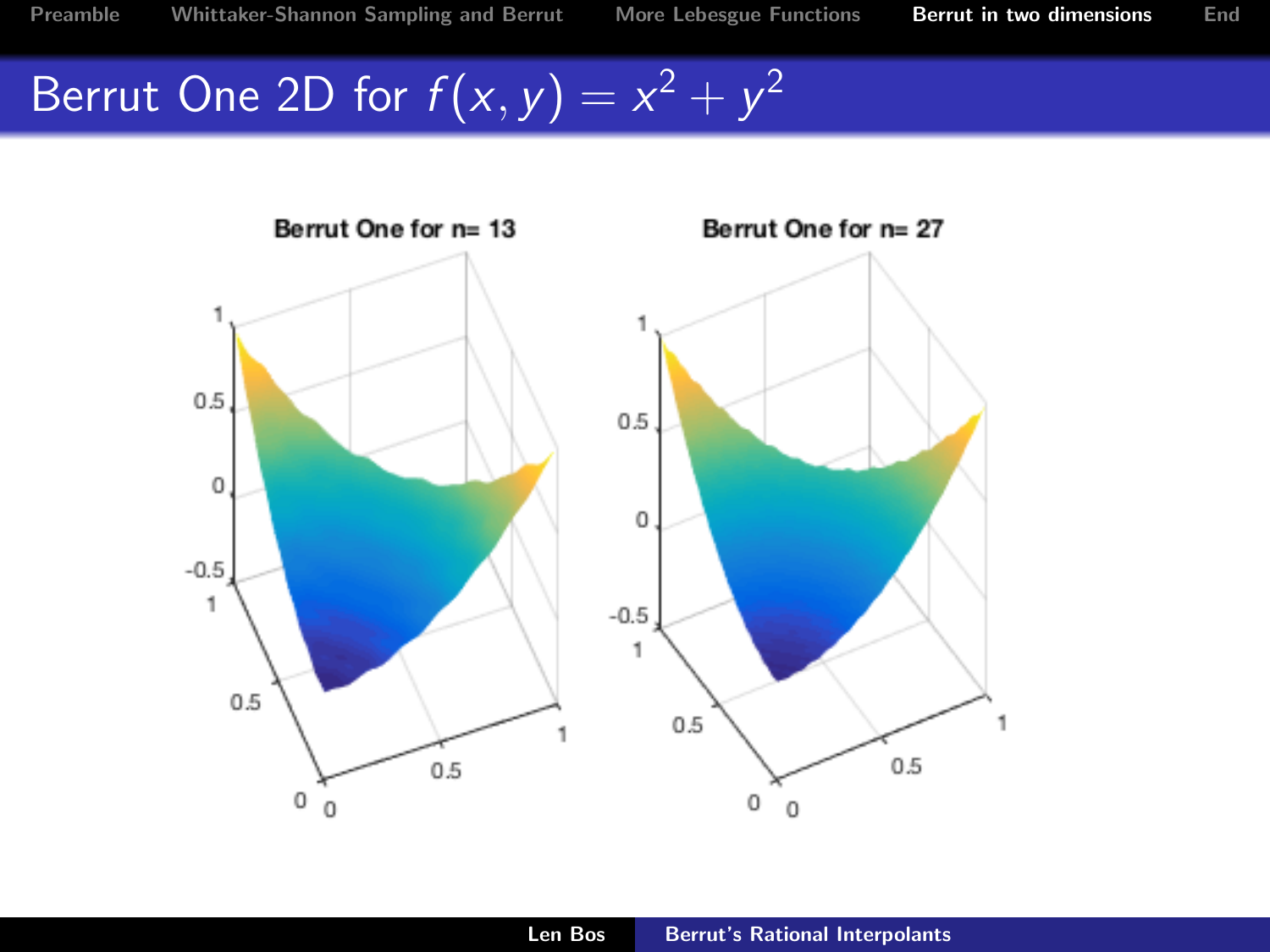[Preamble](#page-2-0) [Whittaker-Shannon Sampling and Berrut](#page-8-0) [More Lebesgue Functions](#page-23-0) [Berrut in two dimensions](#page-30-0) [End](#page-36-0)

# Berrut Two 2D for  $f(x, y) = x^2 + y^2$

<span id="page-36-0"></span>